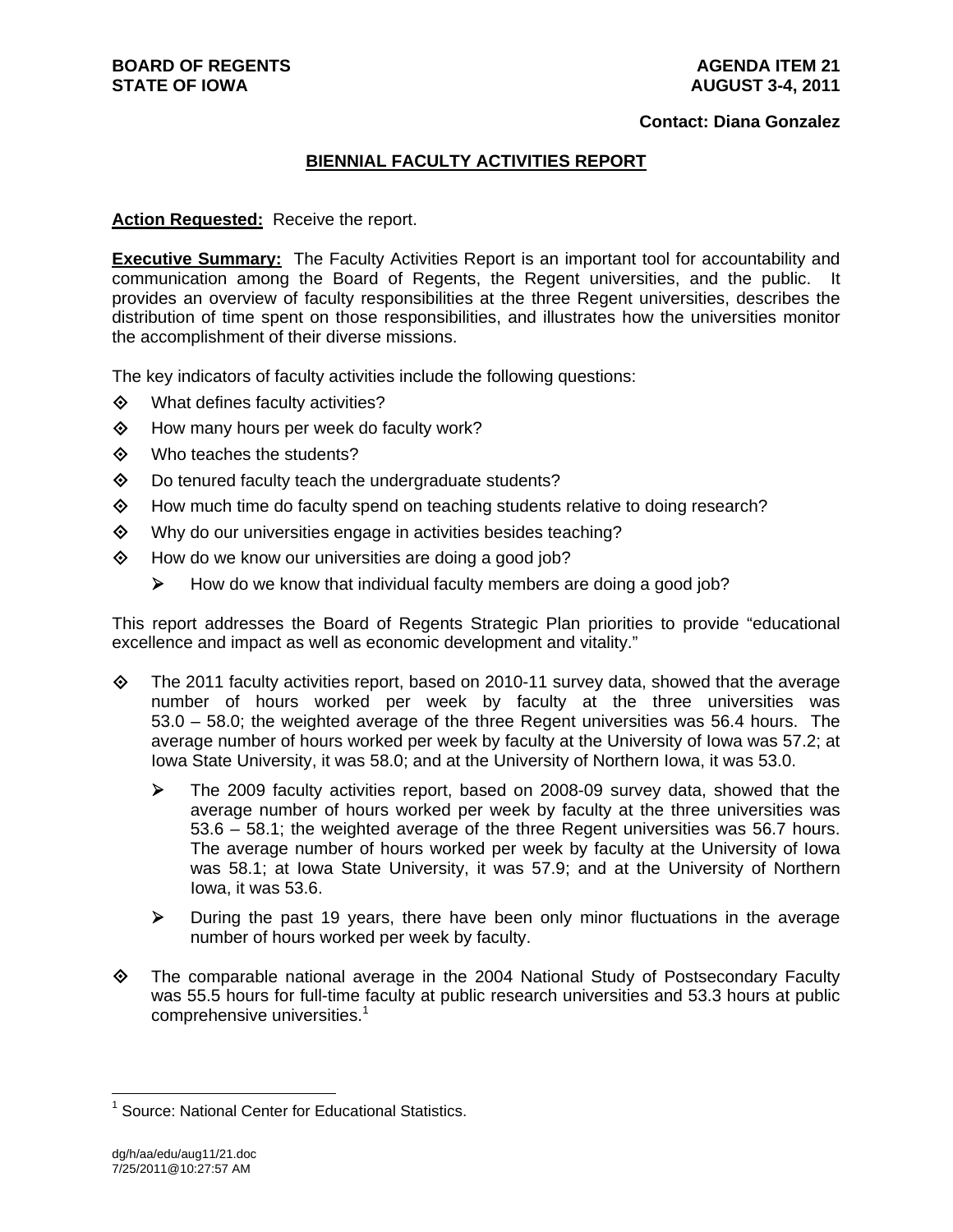- $\Diamond$  A significant faculty effort, for all ranks and faculty status, is teaching. The percentages of time spent on research/scholarship, service, and administrative duties mirror past results and reflect faculty rank.
- $\diamond$  At the three universities, more than 49% of all full-time equivalent (FTE) students are taught by tenured or tenure-track faculty.
- $\Diamond$  At the three universities, more than 45% of all undergraduate student credit hours are taught by tenured or tenure-track faculty.

## **Background:**

 $\overline{a}$ 

 $\diamond$  Differences among universities. While the three Regent universities pursue the same overarching tripartite mission of teaching, research, and service (Board of Regents Policy §6.04), the Board charges the universities to "seek different areas of specialty and emphasis" so that each provides a unique educational and engagement opportunity within the state. All three universities offer excellent undergraduate education in the arts and sciences as well as varying numbers of high quality graduate programs.

The scope of the University of Iowa's mission includes a large health care enterprise, professional education in law, and a full array of liberal arts Ph.D. Programs. Iowa State University's mission as a land-grant university includes a special commitment to extension and outreach, and the maintenance of strong programs in agriculture and veterinary medicine as well as engineering and other sciences. The University of Northern Iowa's emphasis is on providing excellent undergraduate and graduate programs that prepare teachers and educational leaders for service in Iowa and beyond.

The unique missions of the Regent universities provide comprehensive educational opportunities in the state; they also define faculty responsibilities and allocation. The distribution of faculty effort among the institutions is consistent with the expectations suggested by standard teaching loads across departments and unit norms established in institutional policies.

- $\Diamond$  Survey data. The data about number of hours worked per week were obtained through stratified random surveys administered to faculty at each institution in 2010-11. $^2$  Data for other components of the report were collected from a variety of personnel reports.
	- At SUI, questionnaires, which asked the respondents to record the number of hours of effort for seven consecutive days according to type of activity, were sent to approximately 60 faculty members each week for eight weeks during Spring 2010. A total of 481 faculty members (~25% of the faculty) were included in the survey. A response rate of 80% (n=383) was obtained.
	- $\triangleright$  At ISU, a survey asking respondents to report the number of hours worked on campus, at home, away from home, off-campus, and other for one week during Fall 2010 was sent to 506 faculty members (~38% of the eligible faculty). A response rate of 82% (n=413) was obtained.

dg/h/aa/edu/aug11/21.doc 7/25/2011@10:27:57 AM 2 Eligible faculty members typically were those with full-time appointments. Faculty members on long-term disability, professional development assignment, or phased retirement were not included.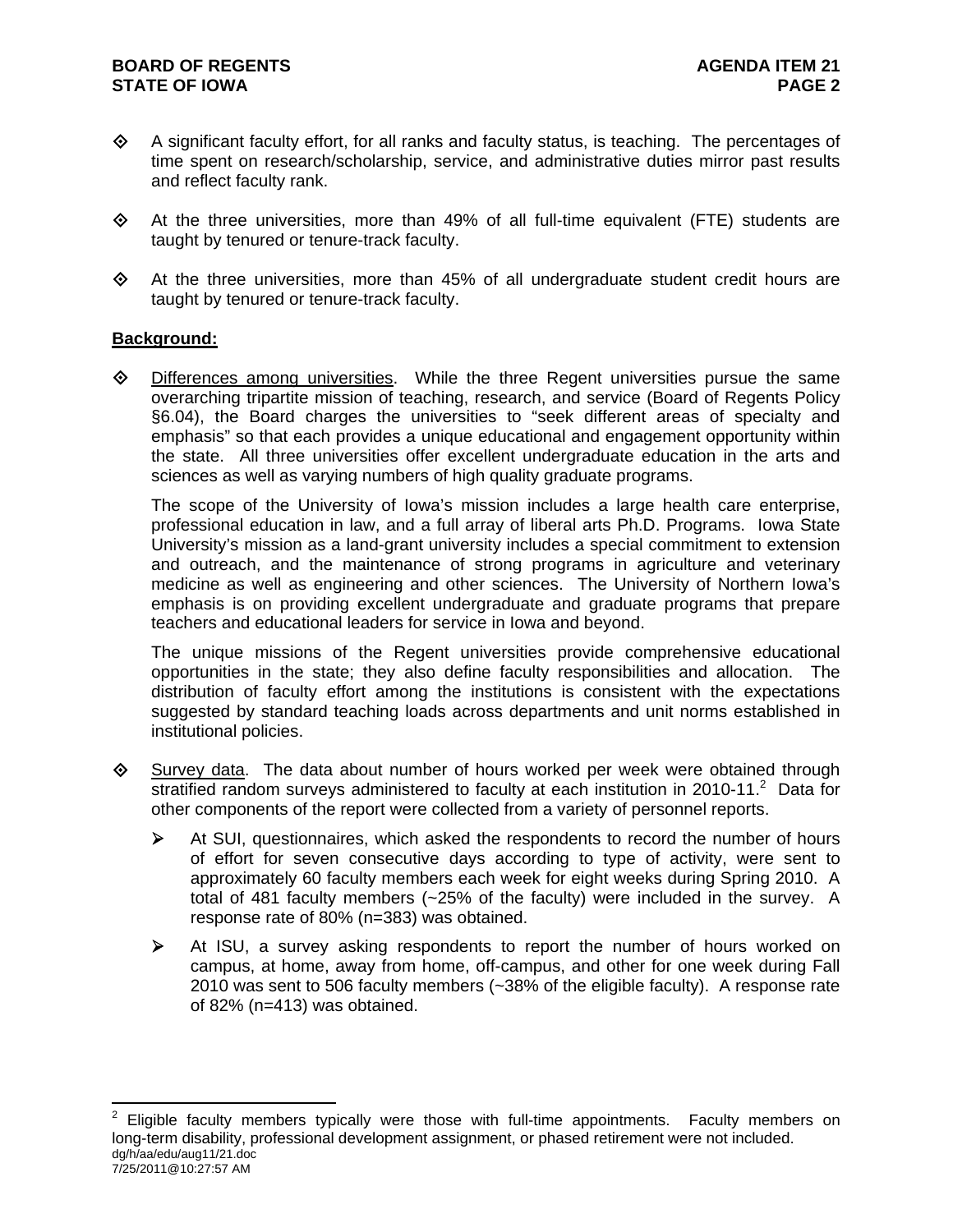$\triangleright$  At UNI, a survey was administered to 100% of the full-time faculty during Fall 2010 and Spring 2011. Faculty members were asked to report hours spent working on campus, at home, away from home and campus, on sick leave, and any other activities not fitting these categories. A total of 562 surveys were distributed; a response rate of 46% (n=259) was obtained.

## **What defines faculty activities?**

- University of Iowa. At SUI, faculty members spent 31.1% of their effort on teaching, 34.4% on sponsored and non-sponsored research, 12.1% on administrative activities, 22.0% on university, public, and professional service, and 0.5% on other sponsored activity in 2010-11. As shown in the graph below, tenure-track faculty spent a higher proportion of their time on sponsored and non-sponsored research and less time on teaching, administrative activities, and service activities than tenured faculty.
	- In non-health science colleges, faculty members spent 41.4% of their effort on teaching, 39.8% on research, 13.3% on administrative activities, 5.2% on service, and 0.4% on other sponsored activity in 2010-11.
	- $\triangleright$  In health science colleges, faculty members spent 22.9% of their effort on teaching, 30.2% on research, 11.1% on administrative activities, 35.2% on service, and 0.7% on other sponsored activity in 2010-11. The "service" category includes patient care.



♦ lowa State University. At ISU, faculty members spent 47.8% of their effort on teaching, 33.6% on sponsored and non-sponsored research, 4.3% on administrative activities, 12.4% on university, public, and professional service (commensurate with ISU's land-grant mission and commitment to extension/outreach), and 1.9% on other sponsored activity in 2010-11. As shown in the graph on the following page, tenure-track faculty spent approximately the same amount of effort on teaching as tenured faculty; a higher proportion of time on sponsored and non-sponsored research, and less time on administrative activities than tenured faculty.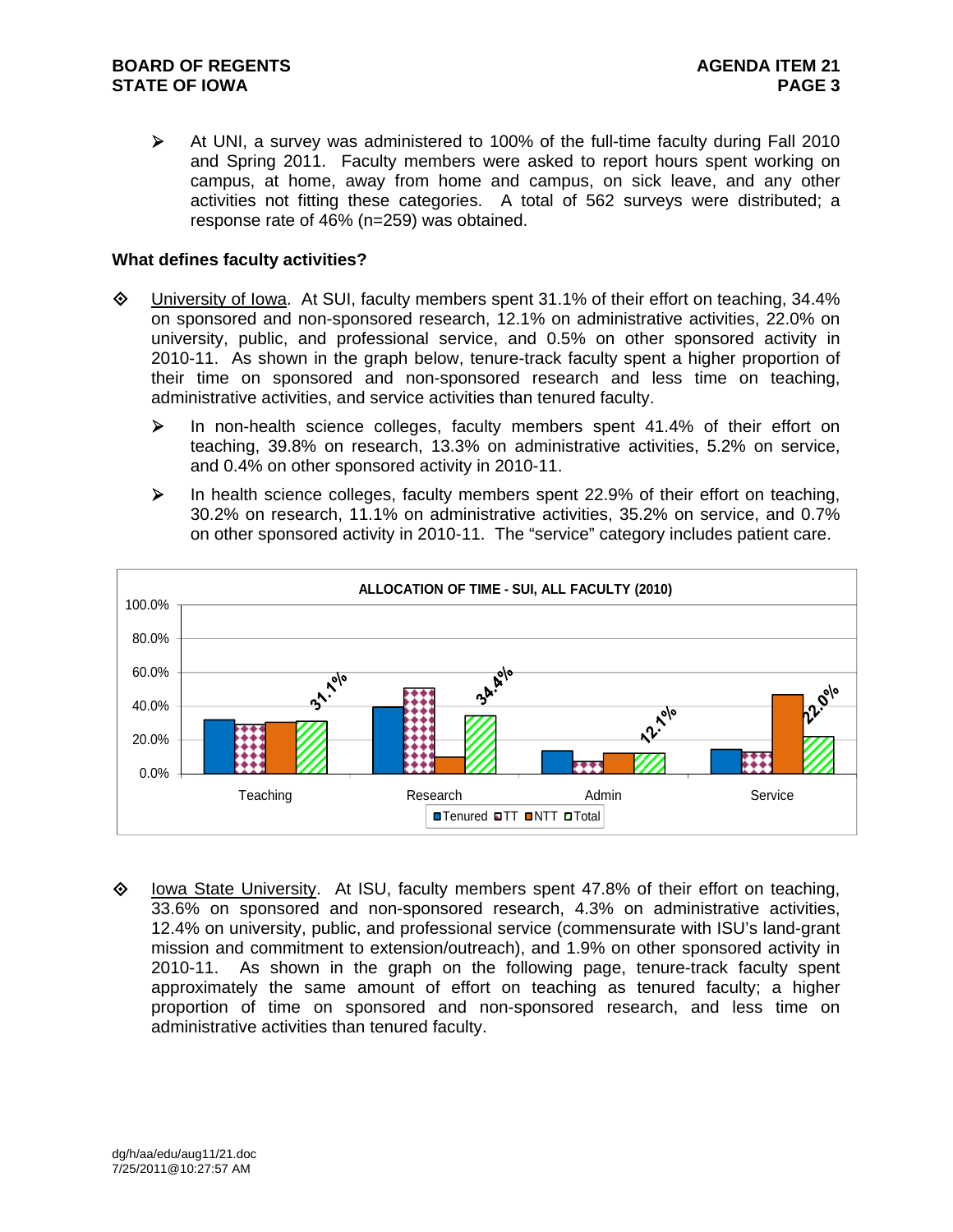

 University of Northern Iowa. At UNI, faculty members spent 60.6% of their effort on teaching, 18.1% on sponsored and non-sponsored research, 10.8% on administrative activities, 9.9% on university, public, and professional service, and 0.7% on other sponsored activities in 2010-11. As shown in the graph below, tenure-track faculty spent a higher proportion of their time on teaching and research than tenured faculty; less time on administrative activities; and approximately the same proportion on service activities as tenured faculty.



## **How many hours per week do faculty work?**

 $\Diamond$  University of Iowa. At SUI, the average number of hours worked per week by faculty was 57.2 in 2010-11 compared to 58.1 in 2008-09. Tenured faculty worked 57.8 hours per week, tenure-track faculty worked 57.6 hours per week, and non-tenure-track faculty worked 55.4 hours per week. This represents a decrease of 0.5 hours per week for tenured faculty, an increase of 1.4 hours per week for tenure-track faculty, and a decrease of 4.4 hours per week for non-tenure-track faculty from 2008-09.

Faculty in non-health science colleges spent more hours on teaching and fewer hours on service activities than faculty in health science colleges. The "service" category includes patient care.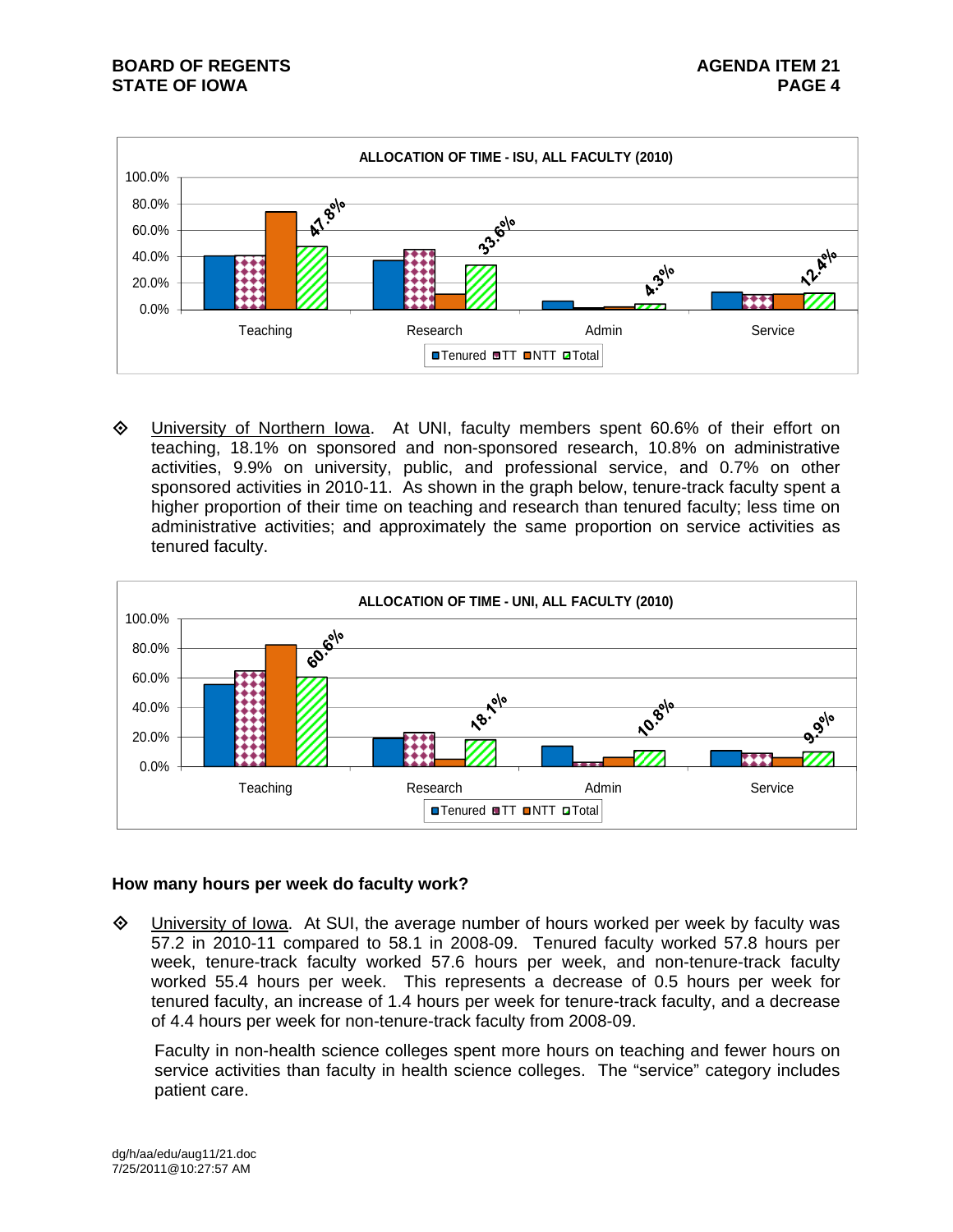

♦ lowa State University. At ISU, the average number of hours worked per week by faculty was 58.0 in 2010-11 compared to 57.9 in 2008-09. Tenured faculty worked 58.2 hours per week, tenure-track faculty worked 58.4 hours per week, and non-tenure-track faculty worked 56.8 hours per week. This represents an increase of 0.3 hours per week for tenured faculty, a decrease of 2.5 hours per week for tenure-track faculty, and an increase of 2.8 hours per week for non-tenure-track faculty from 2008-09.



**EXA University of Northern Iowa.** At UNI, the average number of hours worked per week by faculty was 53.0 in 2010-11 compared to 53.6 in 2008-09. Tenured faculty worked 54.0 hours per week, tenure-track faculty worked 52.2 hours per week, and non-tenure-track faculty worked 51.9 hours per week. This represents essentially no difference in hours worked per week for tenured faculty, a decrease of 2.7 hours per week for tenure-track faculty, and an increase of 5.0 hours per week for non-tenure-track faculty from 2008-09.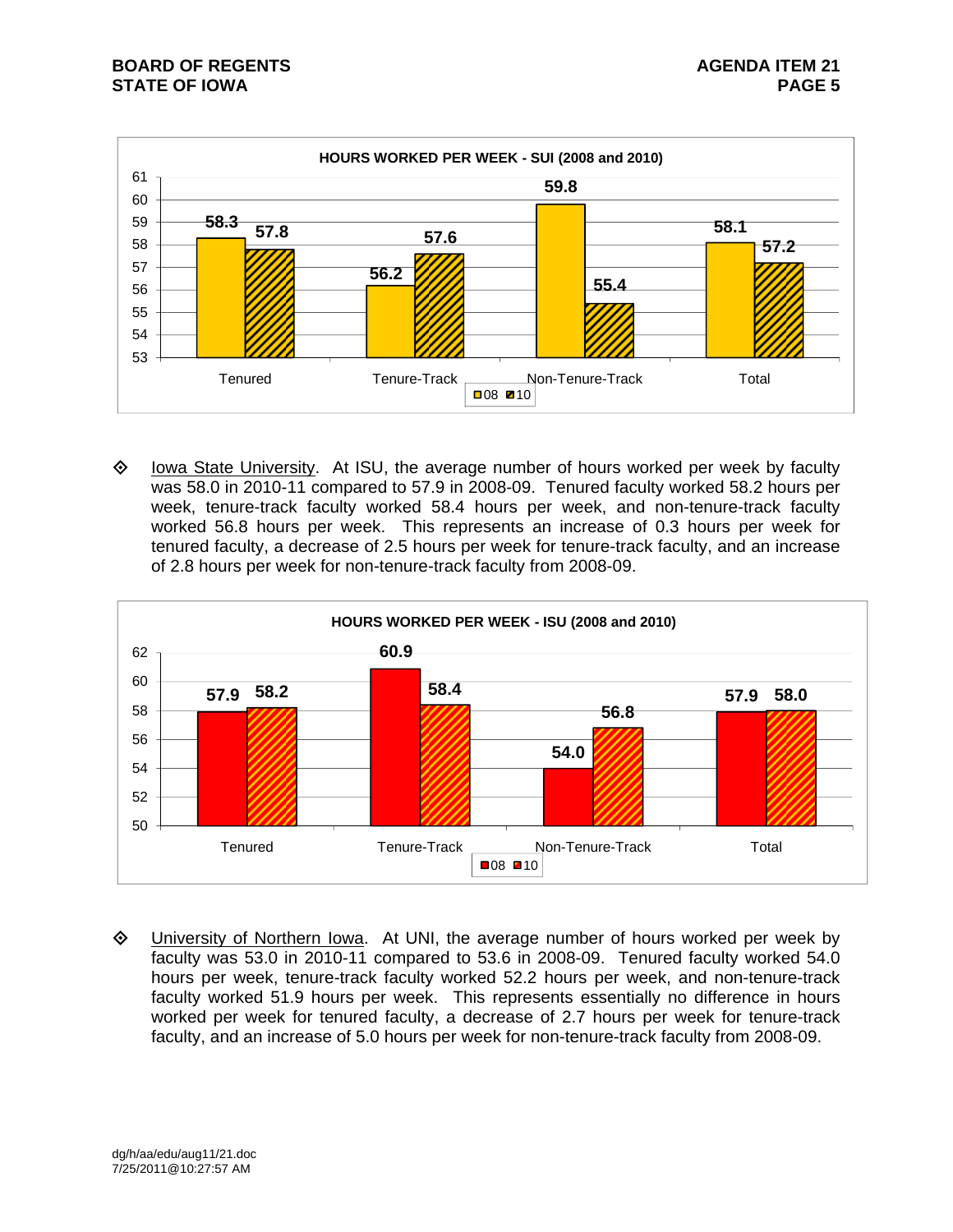

## **Who teaches the students?**

 $\Diamond$  University of Iowa. At SUI, 49.5% of all full-time equivalent (FTE) students were taught by tenured or tenure-track faculty, 35.5% were taught by non-tenure-track faculty, and 15.0% were taught by graduate assistants in 2010-11. This represents a decrease of 1.1 percentage points for tenured or tenure-track faculty, an increase of 3.8 percentage points for non-tenure-track faculty, and a decrease of 2.6 percentage point for graduate assistants from 2008-09.



 $\diamond$  Iowa State University. At ISU, 62.5% of all FTE students were taught by tenured or tenure-track faculty, 26.9% were taught by non-tenure-track faculty, and 10.6% were taught by graduate assistants in 2010-11. This represents an increase of 1.4 percentage points for tenured or tenure-track faculty, an increase of 1.3 percentage points for non-tenure-track faculty, and a decrease of 2.8 percentage point for graduate assistants from 2008-09.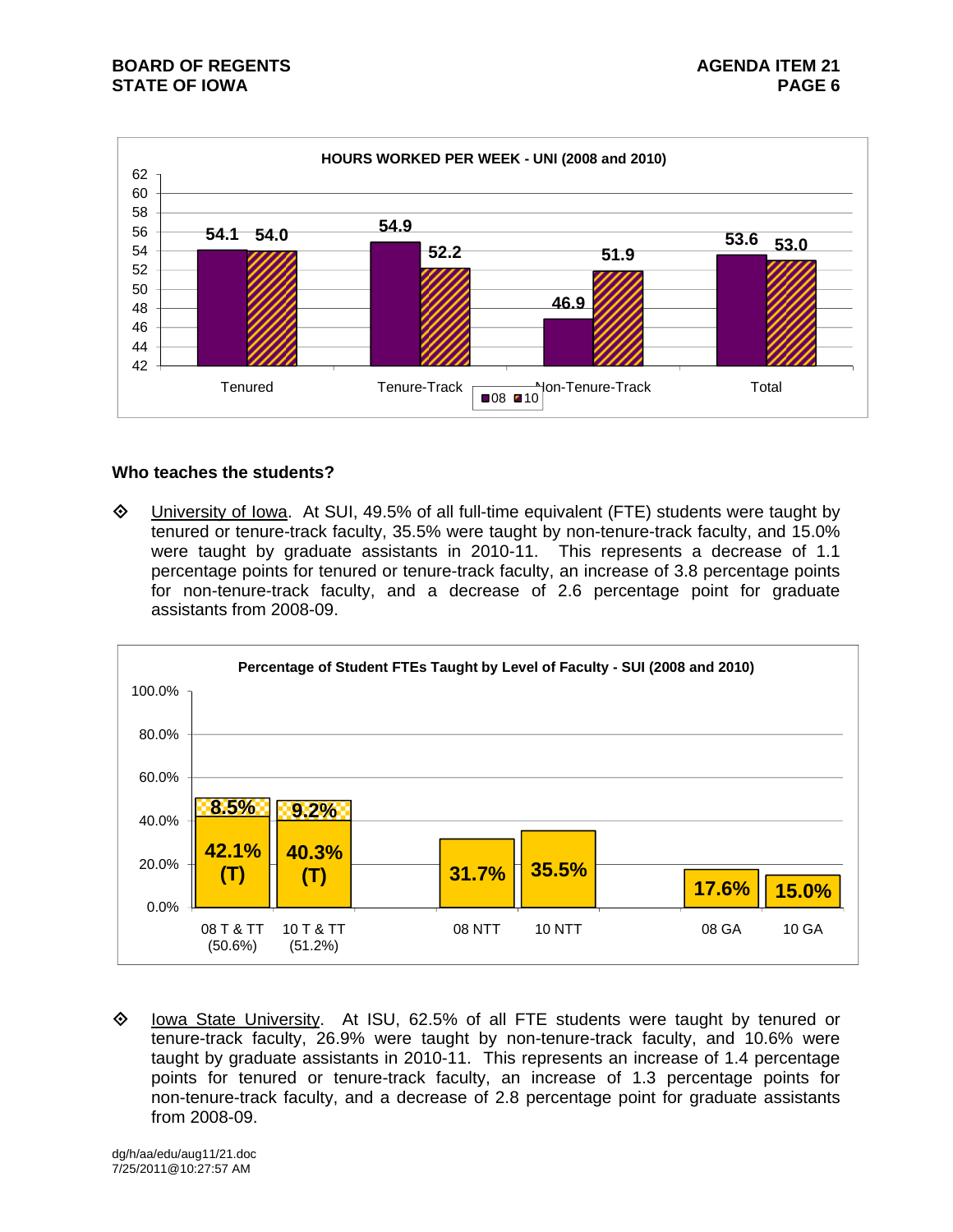

 University of Northern Iowa. At UNI, 68.7% of all FTE students were taught by tenured or tenure-track faculty, 24.2% were taught by non-tenure-track faculty, 0.9% were taught by graduate assistants, and 6.2% were taught by non-tenure-track full-time term instructors in 2010-11. This represents an increase of 1.9 percentage points for tenured or tenure-track faculty, and a decrease of 1.9 percentage points for non-tenure-track faculty from 2008-09. The 2010-11 percentages for graduate assistants and non-tenure-track full-time term instructors are essentially the same as in 2008-09.

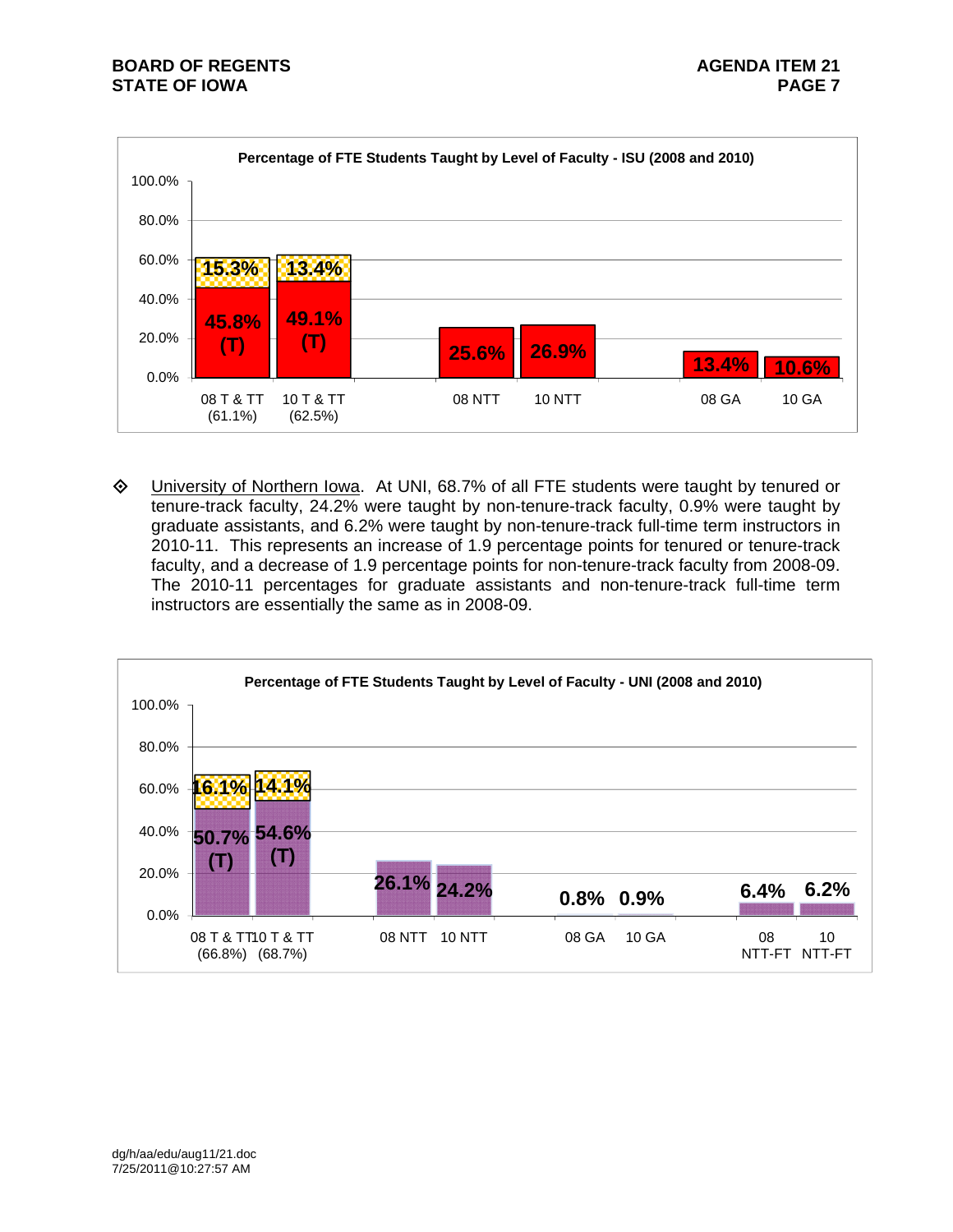## **Do tenured faculty teach the undergraduate students?**

 University of Iowa. At SUI, 36.8% of undergraduate student credit hours (SCH) were taught by tenured faculty, 9.3% were taught by tenure-track faculty, 35.3% were taught by non-tenure-track faculty, and 18.6% were taught by graduate assistants in 2010-11. This represents a decrease of 0.8 percentage points for tenured or tenure-track faculty, an increase of 2.9 percentage points for non-tenure-track faculty, and a decrease of 2.2 percentage points for graduate assistants from 2008-09.



 $\diamond$  Iowa State University. At ISU, 45.8% of undergraduate student credit hours (SCH) were taught by tenured faculty, 13.0% were taught by tenure-track faculty, 29.4% were taught by non-tenure-track faculty, and 11.8% were taught by graduate assistants in 2010-11. This represents an increase of 4.2 percentage points for tenured faculty, a decrease of 2.1 percentage points for tenure-track faculty, an increase of 1.2 percentage points for non-tenure-track faculty, and a decrease of 3.3 percentage points for graduate assistants from 2008-09.



dg/h/aa/edu/aug11/21.doc 7/25/2011@10:27:57 AM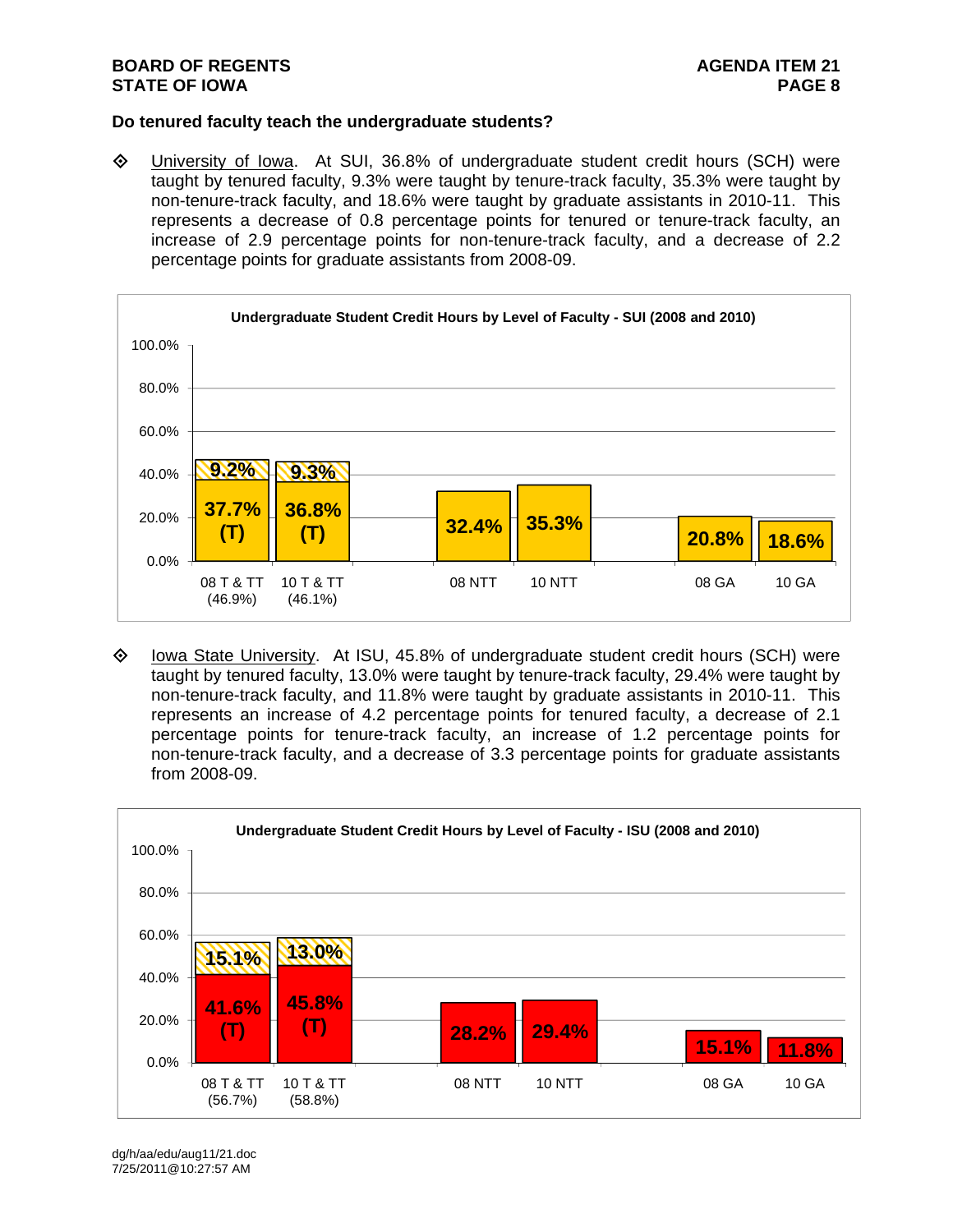University of Northern Iowa. At UNI, 53.2% of undergraduate student credit hours (SCH) were taught by tenured faculty, 13.9% were taught by tenure-track faculty, 25.3% were taught by non-tenure-track faculty, 0.8% were taught by graduate assistants, and 6.8% were taught by non-tenure-track full-time term instructors in 2010-11. This represents an increase of 2.0 percentage points for tenured or tenure-track faculty and a decrease of 2.0 percentage points for non-tenure-track faculty from 2008-09. The 2010-11 percentages for graduate assistants and non-tenure-track full-time term instructors are the same as in 2008-09.



## **How much time do faculty spend on teaching students relative to doing research?**

 $\Diamond$  University of Iowa. Tenured faculty spent 32.0% (18.5 hours) of their time teaching and 39.4% (22.8 hours) doing research while tenure-track faculty spent 29.2% (16.8 hours) of their time teaching and 50.7% (29.2 hours) doing research in 2010-11.

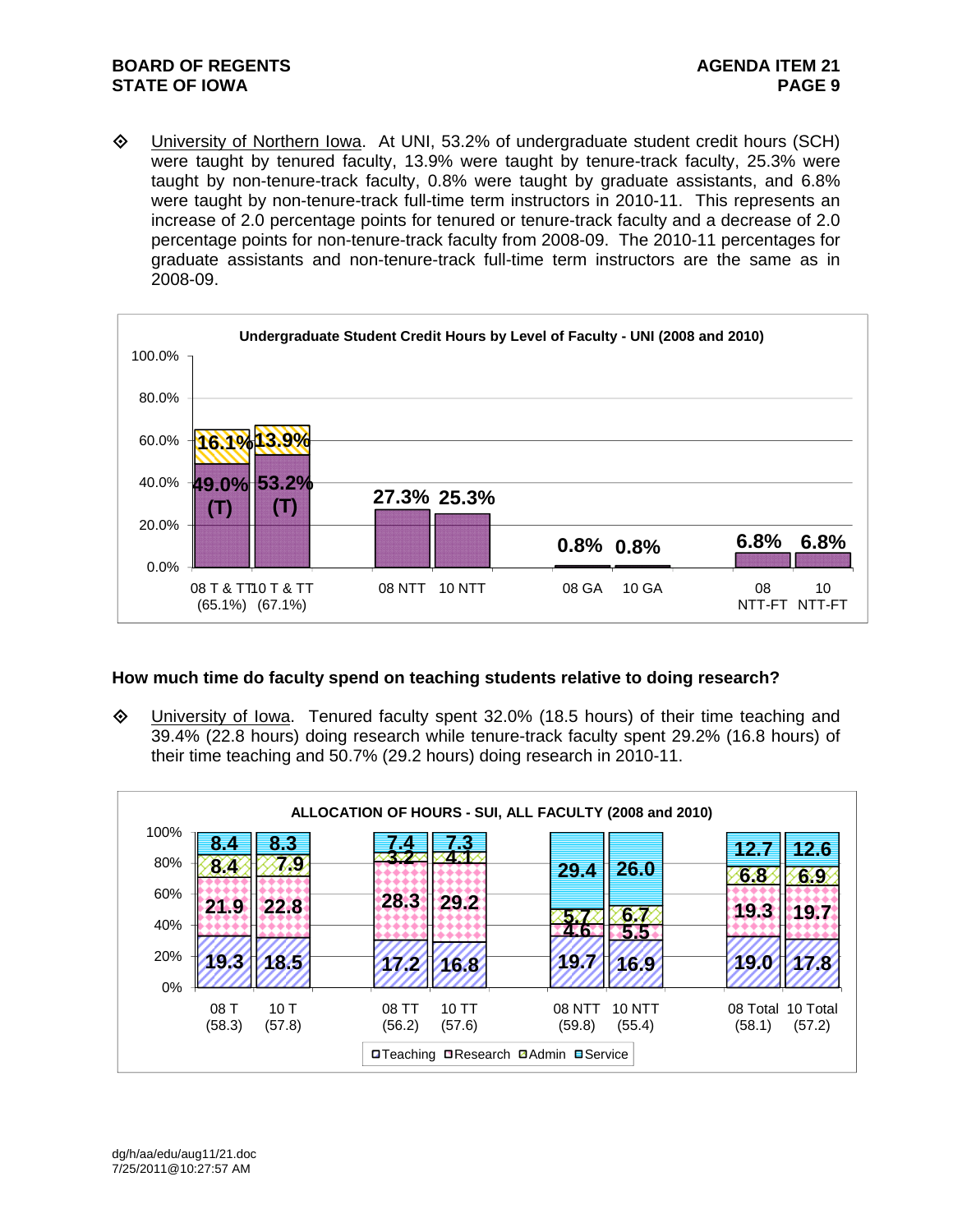$\diamond$  Iowa State University. Tenured faculty spent 40.6% (23.6 hours) of their time teaching and 37.1% (21.6 hours) doing research while tenure-track faculty spent 40.9% (23.9 hours) teaching and 45.5% (26.6 hours) doing research in 2010-11.



 University of Northern Iowa. Tenured faculty spent 55.6% (30.0 hours) of their time teaching and 19.1% (10.3 hours) doing research while tenure-track faculty spent 64.8% (33.8 hours) teaching and 23.0% (12.0 hours) doing research in 2010-11.

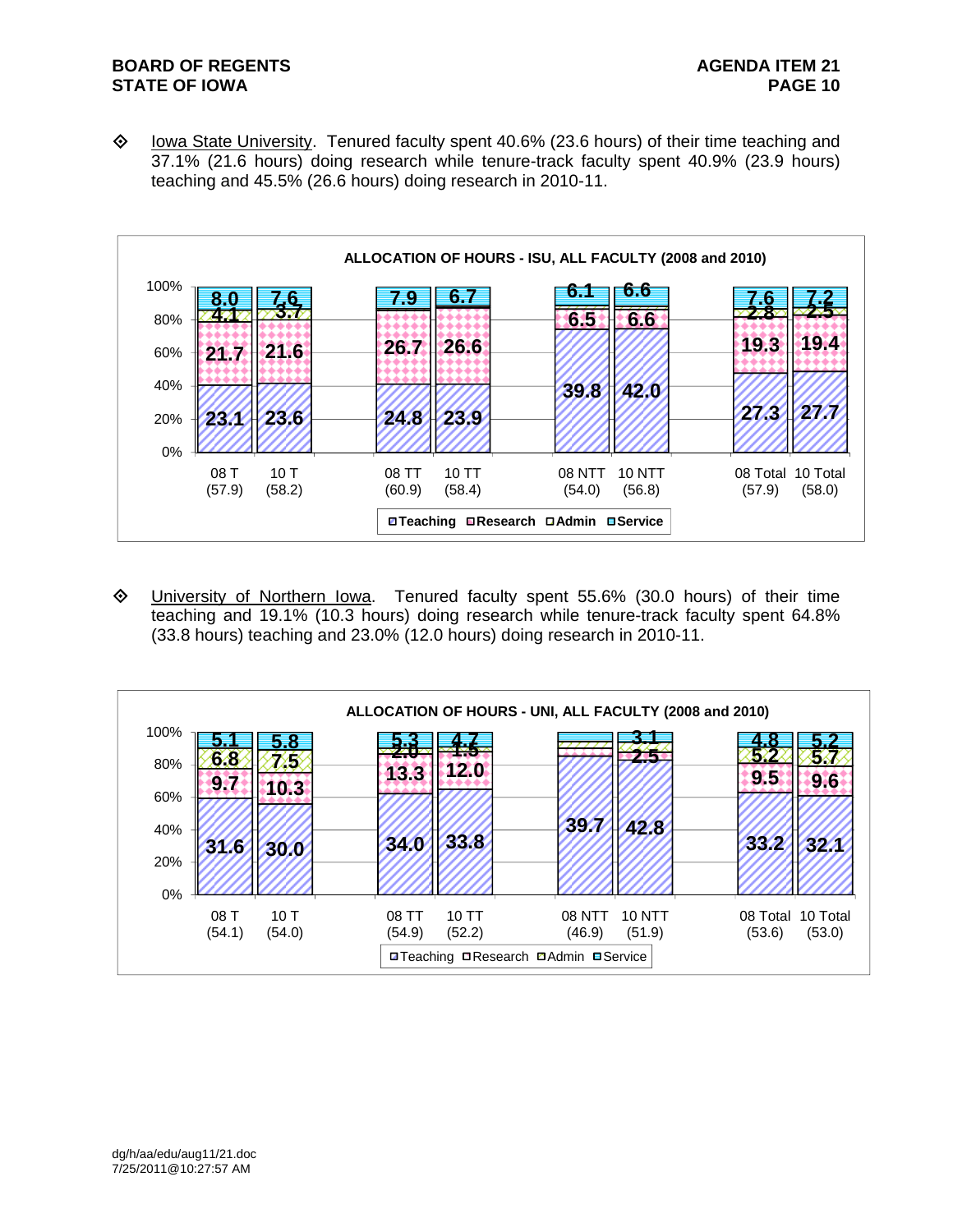## **Why do our universities engage in activities besides teaching?**

 $\Diamond$  University of Iowa. Research universities have complex missions that link discovery and learning with serving the public good. The University of Iowa's strategic plan builds on that multi-part commitment, laying out strategies to create more effective learning environments to foster engagement and scholarship, and to integrate engagement and scholarship into teaching and learning.

Faculty have the front-line responsibility for carrying out the University's mission and for meeting the goals of its strategic plan. Meeting this responsibility cannot be easily compartmentalized into teaching, research, or service activities because each informs and enriches the other. Research universities offer significant added value to the undergraduate student in the opportunity to observe and participate in faculty research, scholarship, and creative work. For example, the Iowa Center for Research by Undergraduates which was created in 2006 matches undergraduates with faculty mentors and helps finance student research. Faculty service and engagement enrich the curriculum and inform student experiential learning opportunities. Faculty scholarship engenders public partnerships which create new directions in research.

 *Sponsored research*. According to the Association of American Universities, in 2008, U.S. colleges and universities performed 56% of the nation's basic research<sup>3</sup>; 13% of the nation's total research and development; and 12% of applied research. $4$ The vast impact of research at American universities on society has ranged from technological advances to the development of new materials to medical breakthroughs that have significantly affected public health.

According to the National Governors Association's report "Using Research and Development to Grow State Economies,"<sup>5</sup> in an era of transformation to a technologydriven economy, investment in public research institutions is vital to the creation of a sound intellectual infrastructure, efficient knowledge transfer, and a technically skilled workforce. "For a state, the strength of its university system is probably the most critical element in the technology-based society."<sup>5</sup>

According to the 2010 Tripp Umbach report, the economic impact of the University of Iowa research engine on the state of Iowa is almost \$963 million. In FY 2009, university sponsored research and programs supported 6,275 FTE jobs (university research professionals as well as supply and equipment vendors, contractors and laborers for the construction and renovation of laboratory facilities, administrators and managers to support the research infrastructure, and jobs created in the community by the disposable income of the scientific workforce). The economic impact on the state's economy by the year 2020 of spin-off businesses and commercialization of research in existing companies is estimated to be \$1.4 - \$2.4 billion.

While working to create new knowledge, processes, and products, university faculty researchers are also educating the next generation of researchers, teachers, and leaders. Each scholar-teacher shapes the future of his/her discipline through his/her students.

- 
- dg/h/aa/edu/aug11/21.doc <sup>4</sup> http://www.aau.edu/WorkdArea/DownloadAsset.aspx?id=11596.<br><sup>5</sup> http://www.nga.org/files/live/sites/NGA/files/pdf/2000RESEARCH.pdf.

 $3$  This amounts to \$39.0 billion of the total \$69.0 billion.

<sup>7/25/2011@10:27:57</sup> AM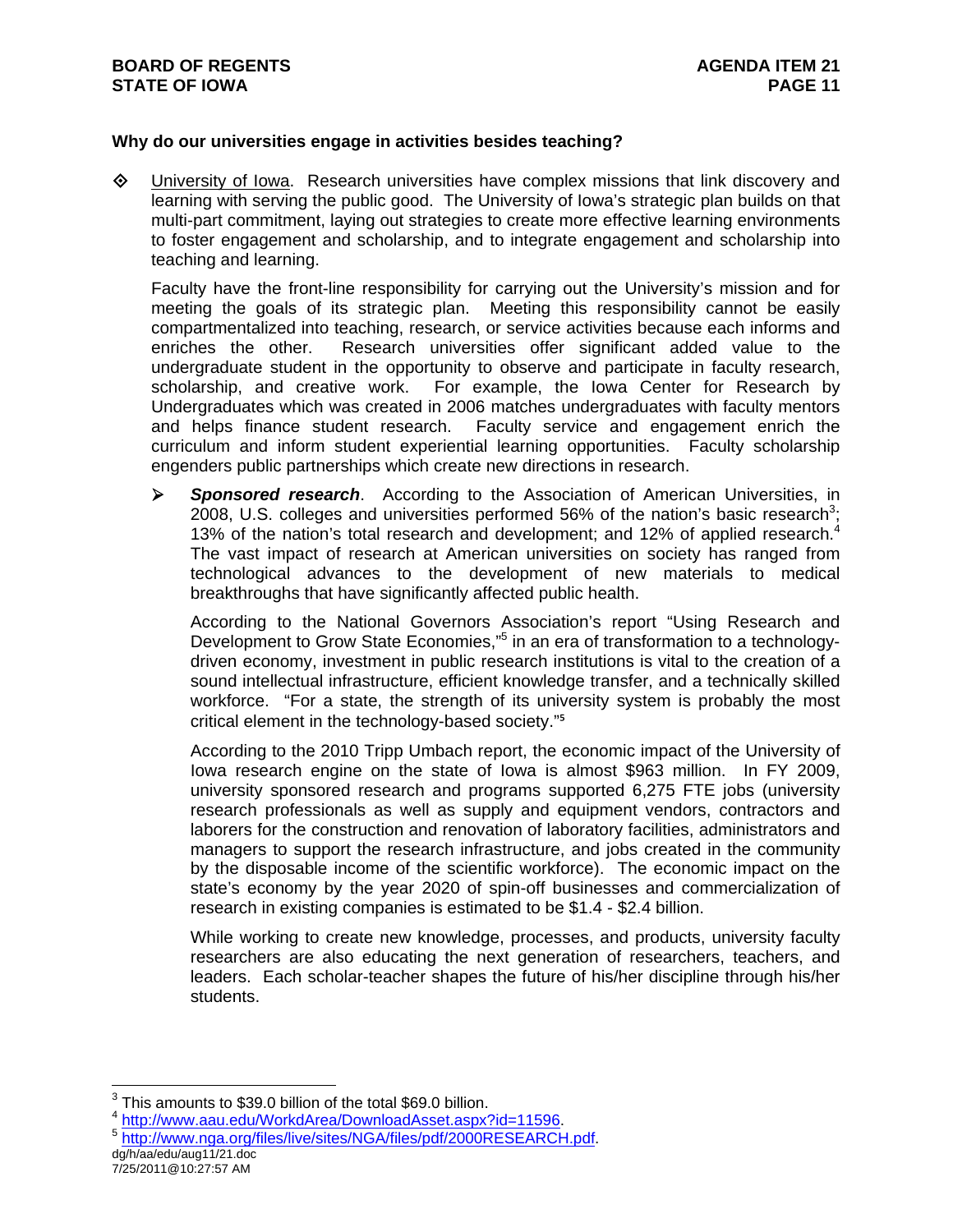Sponsored research at SUI is an investment in the future. Faculty researchers, together with staff and students, brought in \$466.5 million in external support in FY 2010. This kind of successful grant productivity promotes collaborative working relationships, enhances the university's reputation, brings in more funding possibilities, and attracts talented faculty and students to the institution. The return on investment results in enriched learning experiences, economic development for the state, a better educated workforce, and improved quality of life for Iowans.

- *Nonsponsored scholarship and artistic creation.* Faculty scholarship is the foundation of the University's mission "to advance scholarly and creative endeavor through leading-edge research and artistic production; to use this research and creativity to enhance undergraduate, graduate, and professional education, health care, and other services provided to the people of Iowa, the nation, and the world; and to educate students for success and personal fulfillment in a diverse world." University departments and disciplines serve as engines of discovery, contribute to the quality of life in Iowa and beyond, improve the quality of education for students, and enhance the university's stature and reputation which increases the ability to attract stellar scholars and students.
- *Service, engagement, and outreach*. As a public institution of higher education, the university strives to contribute to improving the lives of Iowans and seeks to expand public partnerships to increase access, interaction, dialogue, and societal benefit. As stated in the Kellogg Commission, the University believes that "an engaged university can enrich the student experience and help change the campus culture…by enlarging opportunities for faculty and students to gain access to research and new knowledge and by broadening access to…various kinds of off-campus learning opportunities." The university seeks ways to reflect the service and outreach provided by faculty, staff, and students both in-state and out-of-state. The "Resources for Iowans" web page<sup>6</sup> lists the range of programs and services available.
- *Clinical service*. The most visible and important way in which university faculty touch the lives of Iowans is through clinical services and health care. During FY 2010, the enterprise admitted 28,873 acutely ill patients, performed 25,186 major surgical operations, and recorded 904,789 total clinics visits at UIHC and at more than 200 outreach clinics in communities throughout the state. The College of Dentistry provides on-campus dental clinics that serve about 9,000 patients annually as well as outreach programs that focus on pediatric and geriatric dentistry and other special needs patients. For example, the Geriatric Mobile Dental Unit brings quality dental care to place-bound elderly adults.

The College of Nursing faculty provide clinical services at UIHC and through businesses and consultation services through the faculty practice plan. Faculty in the College of Pharmacy's Department of Pharmacy Practice oversee and provide clinical services at residency sites in eastern Iowa. Faculty in the College of Public Health staff the Occupational Medicine Clinic, which provides diagnostic testing services and care for patients with work-related health problems.

<sup>6</sup> http://www.uiowa.edu/homepage/resources/index.html.

dg/h/aa/edu/aug11/21.doc

<sup>7/25/2011@10:27:57</sup> AM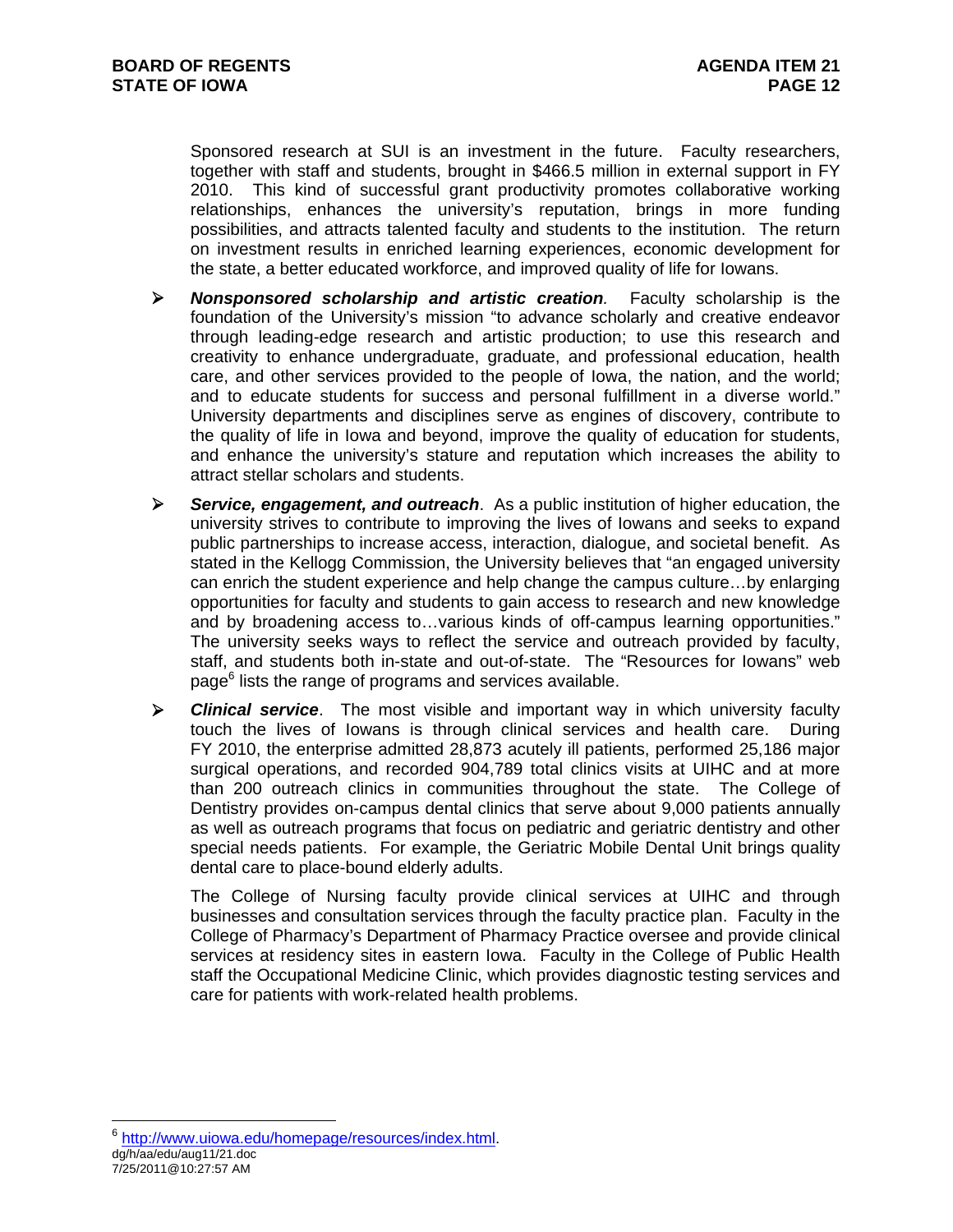Faculty and students in non-health science colleges also provide clinical services to the community. For example, the College of Law's Legal Clinic serves financially distressed Iowans in bankruptcy proceedings, assists victims of domestic violence, helps immigrants with immigration issues and other legal issues through Muscatine's New Iowan Center, reaches out to those with disabilities and illnesses, and provides representation to defendants in misdemeanor cases.

The Seashore Clinic in the College of Liberal Arts and Sciences' Department of Psychology offers counseling services. Programs like the West Liberty Intergenerational Service Learning Project in the Department of Social Work give faculty and students invaluable opportunities for 'service learning' – an experiential educational experience in which students apply what they learn in the classroom to real life situations in the community and engage in reflection and discussion on what they are learning. The Wendell Johnson Speech and Hearing Clinic in Communication Sciences and Disorders offers assessment and therapy for individuals with communication disorders. The Assessment and Counseling Clinic of the College of Education's Belin-Blank Center for Gifted Education and Talent Development provides clinical, outreach, and consultation services for gifted individuals, their families, and their schools.

University of Iowa Health Care maintains a website that lists many of the available health care services by community.<sup>7</sup> Embedded in the university's mission is the goal "to enhance…education, health care, and other services provided to the people of Iowa, the nation, and the world." Clinical service programs and the quality patient care and community assistance they provide are intrinsic to the university's public service mission and its teaching mission. Professional practice and clinical service demands on faculty can be difficult to capture in traditional quantitative assessments of faculty workload, but the contribution of such practice to the university and the community should not be underestimated.

 $\diamond$  lowa State University. ISU's mission is to create knowledge through world-class scholarship in teaching, research, and creative endeavors. All faculty are expected to be actively involved in scholarly activities. Instruction and research, broadly understood, are common elements for all tenured and tenure-eligible faculty. As a land-grant university, professional practice and outreach are also important elements of faculty work for many faculty.

ISU is a Carnegie Foundation Doctoral/Research Extensive university, a classification reserved for universities with comprehensive degree programs and a strong commitment to graduate education and research. Research activities include preparing grant proposals, securing extramural funding, conducting research, supervising graduate students, and guiding/mentoring students on thesis/dissertation research. Faculty are expected to publish yearly and to submit and obtain extramural funding to support their scholarship. For most faculty, scholarship is in experimental research programs.

 $\triangleright$  Faculty research performance is assessed by a combination of factors. Faculty members with research responsibility are expected to show continuous and consistent activity in publishing peer-reviewed scholarship which can include refereed journals and monographs; exhibitions and performance; or new media.

dg/h/aa/edu/aug11/21.doc <sup>7</sup> http://www.uihealthcare.com/about/communitylist.html.

<sup>7/25/2011@10:27:57</sup> AM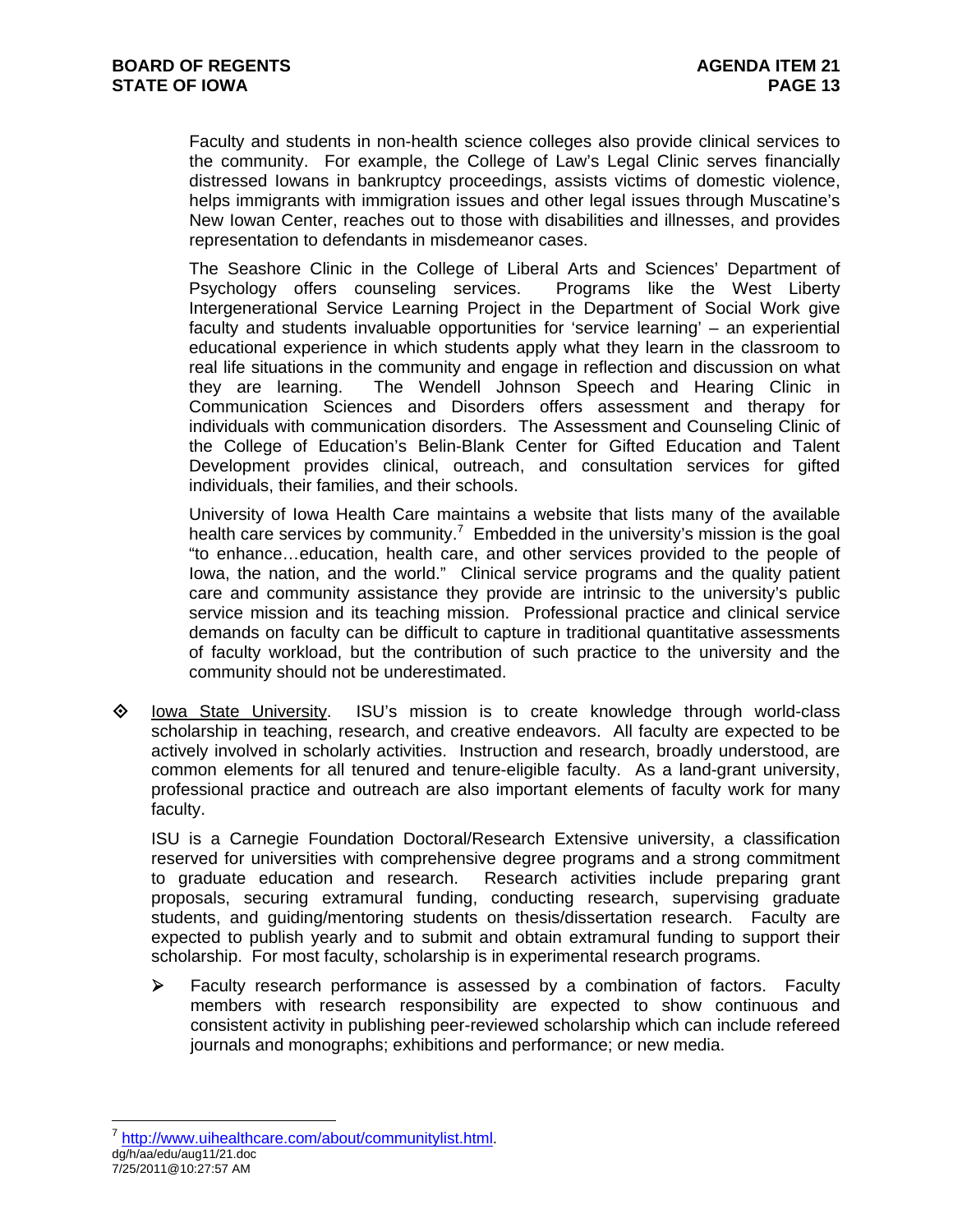Scholarship may be validated and communicated through conference presentations and invited lectures. Faculty are expected to demonstrate that their scholarship was reviewed and validated by peers; communicated to peers and broader audiences; recognized, accepted, cited, adopted, or used by others. The importance of peerreviewed scholarship lies in its impact on advancing basic knowledge, advancing the discipline, and its applicability and usefulness to Iowans.

- $\triangleright$  While the creation of knowledge (research and scholarship) remains the basic responsibility of a research university, the way in which knowledge and expertise are shared defines the successful land-grant institution. ISU shares knowledge and expertise with students (learning and teaching), communities (engagement and service), and business and industry (technology transfer and economic development). Internationally prominent research, especially in biorenewables and the bioeconomy, and in the broader biological sciences, material sciences, information sciences, nanosciences, and social sciences (as they apply to understanding rural America) as well as scholarship in the arts and humanities contribute to exceptional undergraduate, graduate, and post-graduate academic programs. Many undergraduate programs contain components of research experiences for undergraduates, a distinguishing feature of the research university.
- $\triangleright$  Some faculty with Extension appointments may devote up to 100% of their time to outreach. Outreach includes teaching off-campus credit courses; publishing in nonrefereed and technical publications; producing newspaper articles and videos; conducting teleconferences, presentations, training sessions, and short courses; and technology transfer. As a result of such expertise, faculty are increasingly influential in the development of economic activity in the state. An example is the role that ISU faculty and staff play in the state to provide information about the development of the bioeconomy and its potential impact on Iowa.

In addition to their teaching, research and outreach roles, ISU faculty are expected to provide service at the departmental, college, and university levels, including undergraduate advising and membership on committees. Service responsibilities are essential for shared governance in the university and are part of being a university 'citizen.' Faculty are also expected to provide service to their professional or disciplinary peer group, which may include review of papers and proposals, preparation of recommendation letters for students, or service as an external referee for promotion and tenure cases for colleagues at other institutions. Through all of these efforts, ISU faculty apply knowledge to improve the quality of life for current and future generations.

 University of Northern Iowa. UNI has adopted the model of the teacher-scholar, whose teaching is informed, improved, and enlivened by engagement in research and creative work, and which advances knowledge in the faculty member's disciplinary field. Scholarly work includes the traditional scholarship of discovery of new knowledge, as well as the scholarship of teaching and learning, integration of knowledge and application of knowledge, often in community settings. Student engagement in learning is enhanced by bringing new knowledge and contemporary problem-solving experiences to the classroom and by taking classroom learning into the laboratory or field. Such activities help faculty to engage students more effectively in their education, in their future profession, in their communities, and in leadership development. The teacher-scholar model advances UNI's primary mission focus on exemplary undergraduate education and the development of lifelong learners.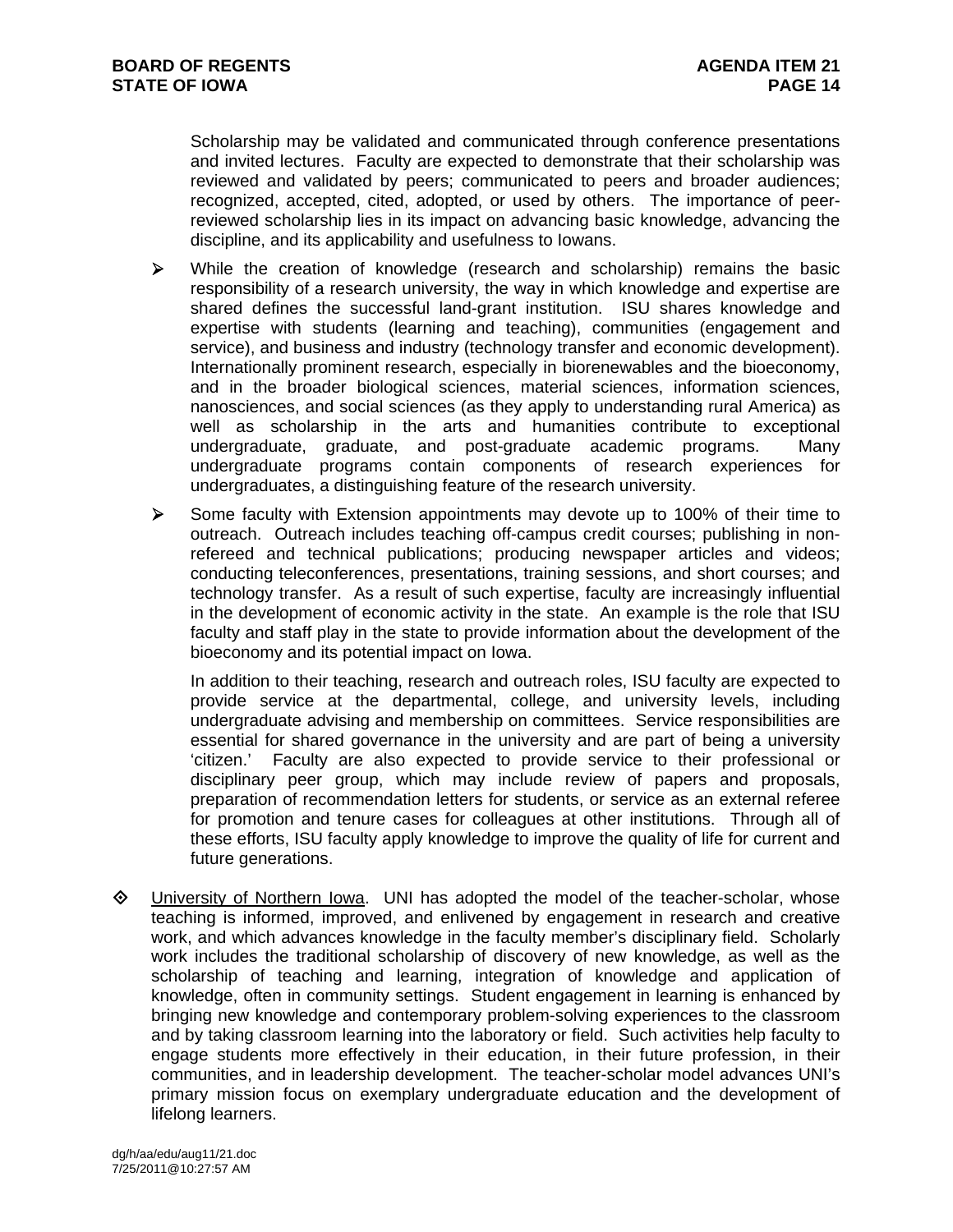UNI faculty also engage in a broad range of service and outreach activities at the university, community, state, national and international levels; contributing their expertise to government and non-governmental organizations and efforts. These efforts also become opportunities for experiential learning for students through internships, practica, and service learning. UNI faculty sustain their intellectual, professional and civic communities by serving as officers for professional organizations, providing leadership for state, local, and community improvement initiatives, and volunteering with international organizations. These activities help to sustain communities and the university and provide opportunities for testing theories in practical settings, leading to refinement of knowledge useful to society.

Sponsored research is the mechanism for making new discoveries in areas as diverse as geo-spatial technology and educational methods. The products of these research activities lead to improvements for all society. Sponsored research also helps to support faculty members, graduate students and laboratories, which makes the university a more vibrant intellectual community. Successful research programs help attract and retain high quality faculty and students. During FY 2010, UNI submitted 365 sponsored project proposals; 252 awards were made to faculty from federal government, state government, and private sources. Sponsored project awards totaled \$40,343,325; \$26,167,934 was from federal sources; \$9,254,701 was from state sources; and \$4,920,690 was from other sources.

## **How do we know our universities are doing a good job?**

- University of Iowa. SUI is developing indicators by which to measure progress toward achieving the aspirational goals in the 2010-2016 strategic plan. The university will also monitor the indicators contained in the Board of Regents strategic plan, including the amount of external funding received for sponsored research (\$466.5 million in FY 2010). The annual strategic plan progress report is one of many governance reports submitted by the university to the Board of Regents including budget, academic program review and student outcomes assessment, faculty activity and workload, faculty salaries, retirements and resignations, requests for professional development assignments, to meet its responsibility for accountability to the people of Iowa.
	- $\triangleright$  The university recognizes that external rankings also provide a system of public accountability. It is well understood that no rankings measure the same things in the same way or that any of the rankings monitored present a complete picture of the university or its programs. However, the factors used by some agencies to determine their rankings are legitimate and important measures, and reflect aspects of the university which the university is striving to improve. The university has established an aspiration to become one of the top 10 most distinguished public universities in the country according to one of the most visible external rankings, the *U.S. News and World Report*. Moving up in the *U.S. News* rankings is an indicator that the university is carrying out its mission and fulfilling its responsibility to the people it serves, especially its undergraduates. Currently, *U.S. News* ranks the University of Iowa as the 29<sup>th</sup> best public university in the country. Twenty-four of the university's graduate programs are ranked among the top 10 such programs at public universities in the country; five are in first place and 18 are in the top 25.
	- The University of Iowa was reaccredited by the Higher Learning Commission of the North Central Association in 2007-08 for the maximum period of 10 years without any required follow-up.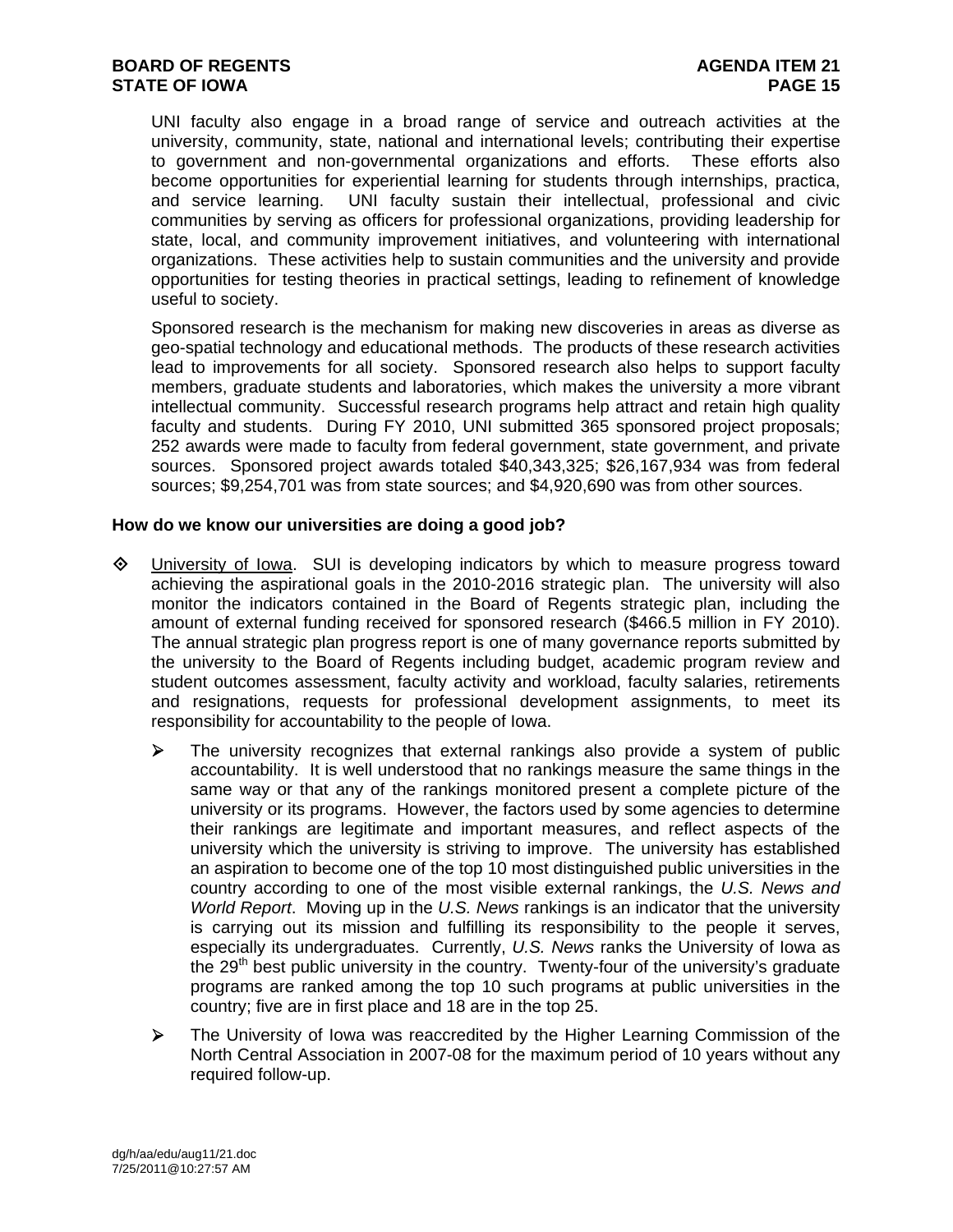The large number of new incoming students (a record breaking class of 4,557 first-year students in Fall 2010 with a similarly large number expected in Fall 2011) and an increased retention rate (86%, an increase from an average of 83% during the past 10 years) are positive indicators of success.

- $\diamond$  Iowa State University. ISU measures its success through the degree of satisfaction and success of its students and faculty, and national rankings of the university and its programs. ISU has developed a series of measures by which to assess progress toward achieving the goals included in the ISU 2010-2015 Strategic Plan. The university is also assessing its progress toward achieving the goals established by the Board of Regents in its 2010-2016 Strategic Plan, including four-year graduation rates and sponsored funding.
	- *Students*. The majority of ISU students (61%) were in the top quarter of their high school graduating class; 68% indicated that they had chosen ISU because of its academic reputation. In the National Survey of Student Engagement (NSSE), 92% of the first-year students and 85% of the seniors rated their experience at ISU as good or excellent. When asked to rate the academic quality of the institution, 95% of first-year students and 89% of seniors rated it as good or excellent. Furthermore, 91% of the first-year students and 86% of the seniors indicated on the survey that they would choose ISU again. The six-year graduation rate is a strong measure of student success. In 2010, the six-year graduation rate was 70.2%, an increase of four percentage points from four years ago.
	- *Faculty*. In addition to a rigorous annual performance review based on their position responsibility statement, tenure-track faculty undergo an extensive promotion and tenure review, which includes evaluation by students and administrators, as well as faculty peers inside and outside of the university. All faculty must demonstrate their excellence in scholarship through teaching, research/creative activities and extension/professional practice, and that scholarship must be recognized by their peers in the discipline.

In addition to promotion and tenure review and annual performance evaluations, tenured faculty undergo Post Tenure Review every five to seven years to assess the quality of their continuing contribution to students, the university, and the profession. This system of peer review ensures that ISU's faculty are known nationally and internationally for their ground-breaking research as well as for their successful work with students and clients. Faculty success in research is partially gauged by the amount of sponsored funding generated. During FY 2010, faculty brought in \$388.2 million in external funding, representing an increase of 35% from five years ago.

- *National rankings*. Rankings of the university and its programs indicate the university's stature as a land-grant research university among its national peers. The 2009 *U.S. News and World Report* ranked ISU 41<sup>st</sup> among public national universities-doctoral and  $94<sup>th</sup>$  overall. The ISU College of Engineering undergraduate program was ranked 23<sup>rd</sup> among public and 40<sup>th</sup> among all national universities-doctoral. Furthermore, ISU has several nationally ranked programs, as published by different national ranking agencies.
	- **#** Ranked by the National Research Council (NRC, 2010) in the top 25<sup>th</sup> percentile are the following graduate programs – analytical chemistry, statistics, plant pathology, physics, electrical engineering, economics, organic chemistry, animal breeding and genetics, and inorganic chemistry.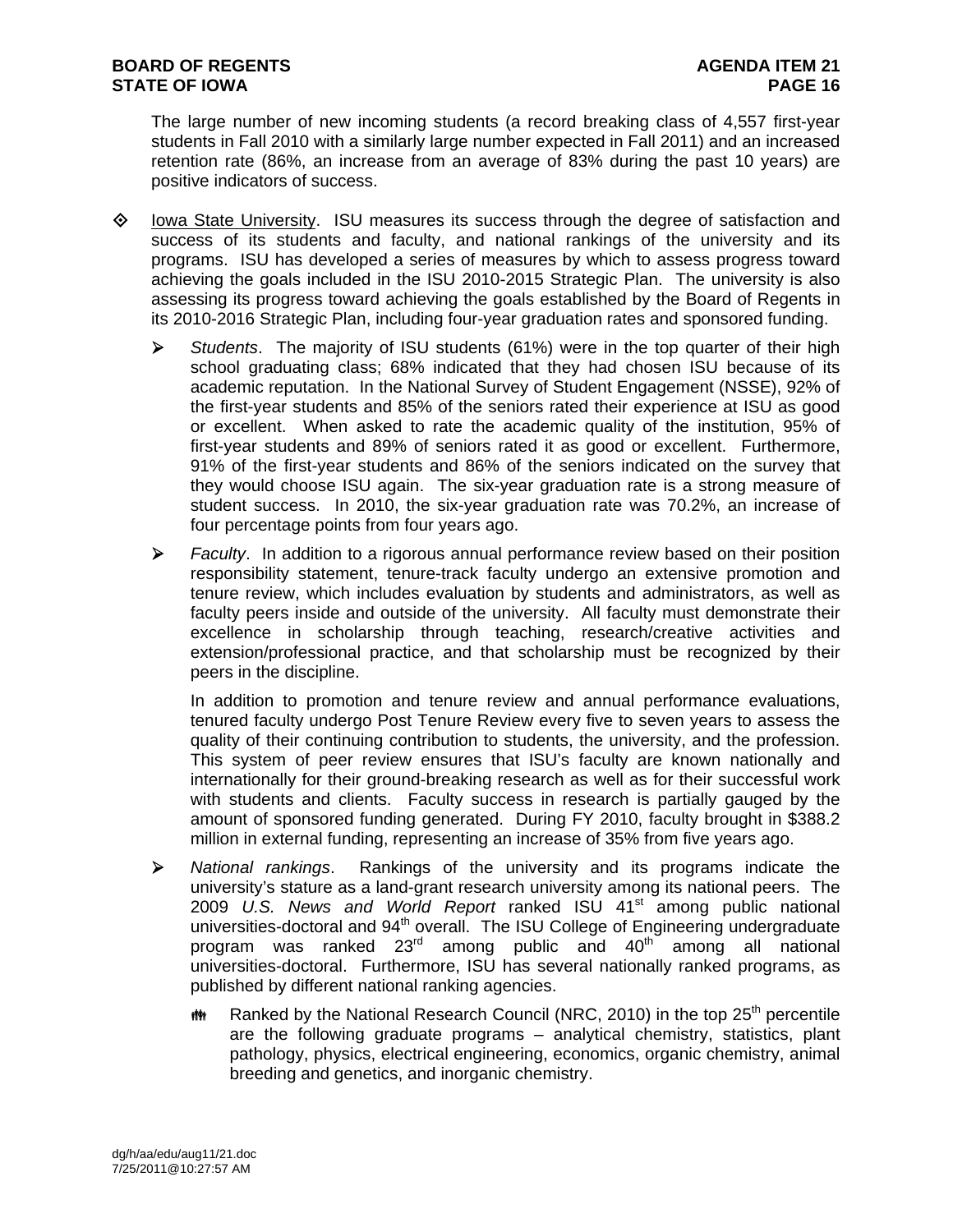- $m$  Ranked by the National Research Council in the top 50<sup>th</sup> percentile are psychology, genetics, meat science, health and human performance, computer science, human development and family studies, and chemical engineering.
- **## Ranked by U.S. News and World Report in its America's Best Graduate Schools** (2011) are the following programs: engineering, agricultural and biosystems engineering, statistics, higher education administration, analytical chemistry, materials engineering, industrial/manufacturing engineering, aerospace/aeronautical/astronautical engineering, chemical engineering, civil engineering, chemistry, electrical/electronic/communications engineering, computer engineering, mechanical engineering, physics, economics, computer science, psychology, and mathematics.
- **## Ranked among the top by U.S. News and World Report in its America's Best** Colleges (2011) are agricultural engineering and learning communities.
- **INGU** Was listed among the 100 "Best Value Colleges for 2011" by *The Princeton Review*.
- **##** ISU programs ranked by their respective professional associations and publications are the following programs: agricultural education and studies, animal science (in meat science education), rural sociology, architecture, landscape architecture, interior design, civil engineering (undergraduate and graduate programs), and psychology.

The success of the university in the  $21<sup>st</sup>$  century will be measured by the prominence of the faculty and graduates in emerging disciplines, such as the biorenewables and bioeconomy, and food safety and security. As evidenced by the current research and scholarship in these areas, ISU faculty are advancing the university as a leader in the state, nation, and world.

♦ University of Northern lowa. The University of Northern lowa is developing indicators to measure its progress toward achieving the goals adopted as part of the 2010-2015 strategic plan. The university is also assessing its progress toward the goals established by the Board of Regents in its 2010-2016 Strategic plan, including economic development and external funding received. Measures of success include accomplishments by faculty, staff, students, and alumni as well as recognitions received by the academic programs, colleges, and the university.

## **Institutional Recognition.**

- ▶ In 2011, the Higher Leaning Commission (HLC) reaffirmed UNI's accreditation for the maximum period of 10 years. In addition, UNI's Self-Study was featured as a model document at the HLC Annual meeting in April 2011.
- For the 14th consecutive year, *U.S. News and World Report* ranked the University of Northern Iowa in the top three among best public universities in the Midwest. Ranking criteria include peer assessment, academic reputation, student retention, faculty resources, student selectivity, financial resources, graduation rates, and alumni giving rates.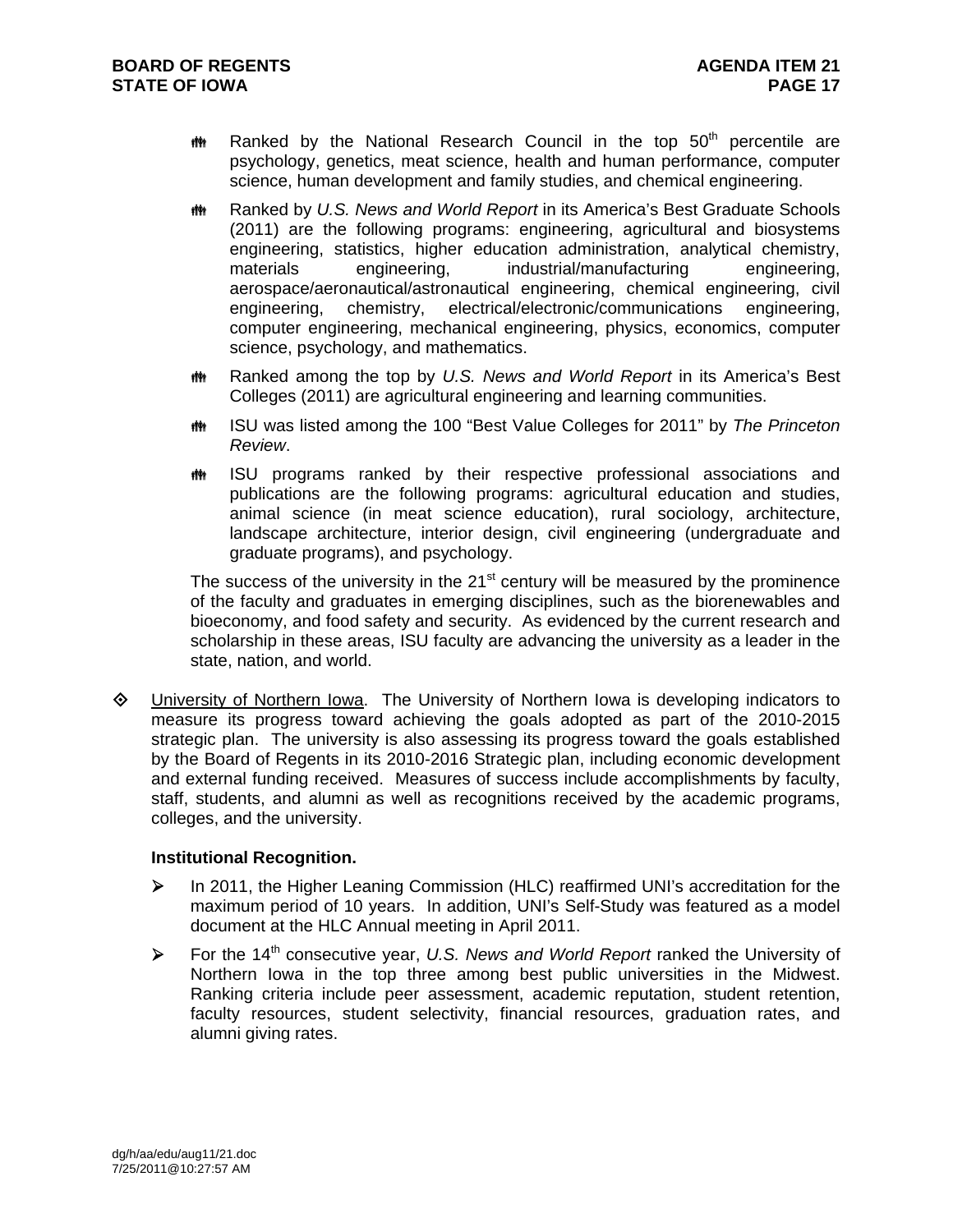- $\triangleright$  The Carnegie Foundation granted the University of Northern Iowa a special designation in Community Engagement: Curricular Engagement and Outreach and Partnerships. UNI was one of 62 U.S. colleges and universities selected by the Foundation. This new designation reflects the Foundation's recognition of UNI's commitment to community service on a local, regional, national, and global level.
- UNI is listed on the President's Higher Education Community Service Honor Roll, which recognizes a commitment to and achievement in community service.
- UNI earned a "Gold" rating from the Sustainability Tracking, Assessment and Rating System (STARS) in 2011. The designation is based on the commitment to making operational decisions which are socially responsible, make economic sense, and are environmentally friendly. In addition, UNI was named an environmentally-responsible college by *The Princeton Review's* "Guide to 286 Green Colleges."
- The Education Trust named UNI first among peer institutions nationally for overall high performance in graduation rates. Kiplinger's *Personal Finance Magazine* ranked UNI among the nation's "Top 100 Values in Public Colleges."
- In the National Study of Student Engagement (NSSE) administered in 2008-2009, 89% of seniors said that they would attend UNI if they started over and 91% of seniors rated their entire educational experience at UNI as good or excellent.

## **Academic Strengths.**

- The College of Business Administration has been named a "Best Business School" by *The Princeton Review* for five consecutive years and is accredited by the Association to Advance Collegiate Schools of Business (AACSB). Fewer than 5% of schools worldwide are accredited by AACSB.
- UNI's teacher preparation programs have a strong base of clinical experience. Students average more than 400 hours of classroom participation. Clinical experiences include the Professional Development School Model in local schools and the Price Laboratory School, which is transitioning to the Statewide Research and Development School.
- Programs in the College of Education have a strong emphasis on literacy, reading, and language development.
	- **##** The Jacobson Center for Comprehensive Literacy is supported by an endowment created by Richard O. Jacobson's \$11 million gift, which is the largest single gift to the university. Work is done throughout Iowa schools to implement the Partnership in Comprehensive Literacy Model and Professional Development School Model.
	- The Reading Recovery Center received \$1.6 million as one of 16 university partners in the Investing in Innovations grant "Reading Recovery: Scaling Up What Works." The total grant of \$49 million provides funds to prepare Reading Recovery teachers and teacher leaders. In Iowa, the funds will provide preparation for 260 Reading Recovery teachers during a five year period.
	- **##** The Center for Disability Studies in Literacy, Language and Learning is supported by federal and state grants to work with children who have special needs and teachers who work with children with special needs on effective learning and teaching methods.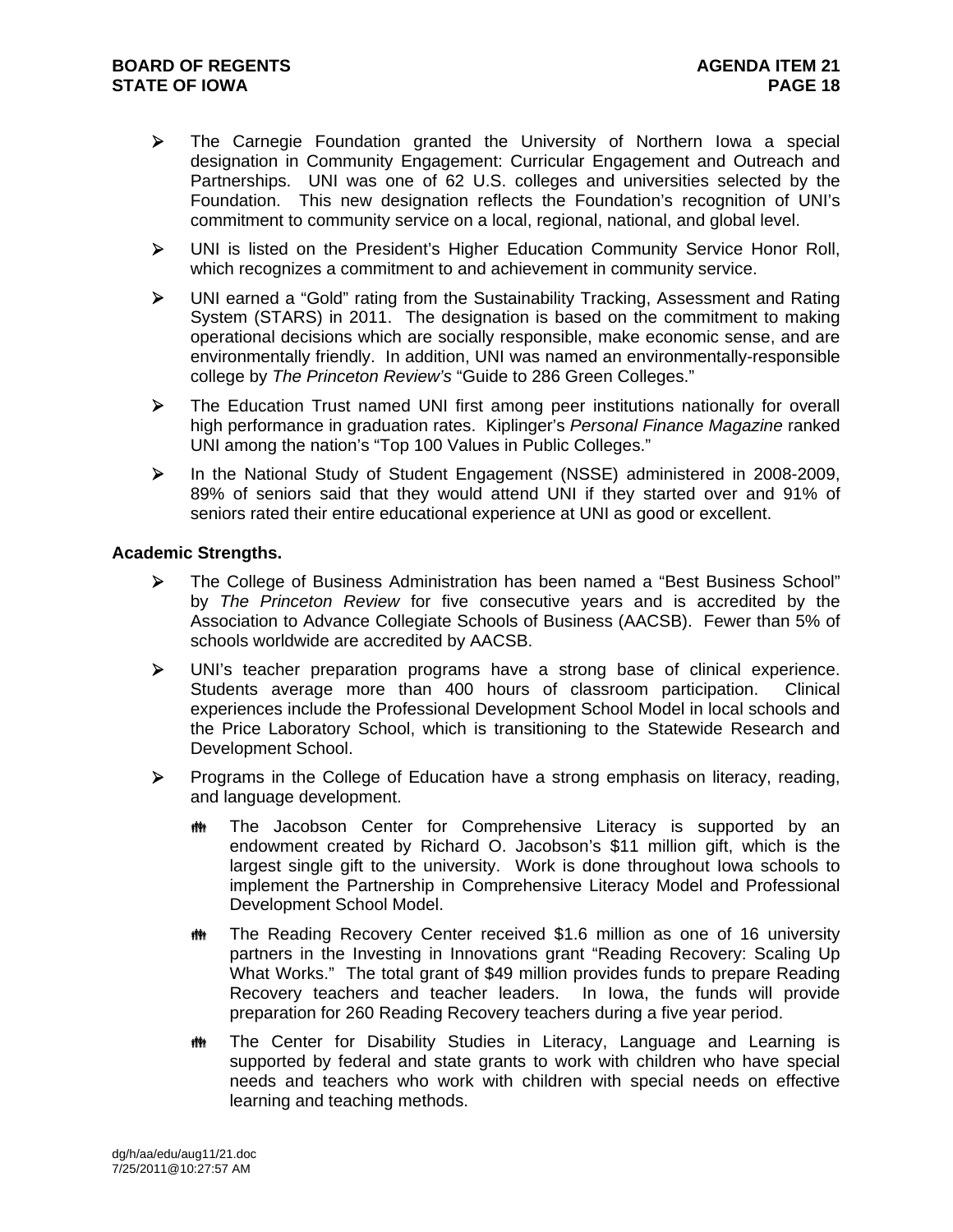Comparing the UNI Jazz Studies program with other programs throughout the country, Arts Midwest saluted the UNI program as "one of the best."

## **Student Success.**

- The pass rate for UNI students on the CPA exam is consistently among the highest in the country. Approximately 60% of UNI's accounting students who take the exam pass all four parts on the first try which is five times greater than comparable national statistics.
- $\triangleright$  The pass rate for the Chartered Financial Analyst (CFA) review program is 75% which is more than double the global average.
- One hundred percent of the Department of Communication Sciences and Disorders' graduate students pass the national Praxis exam.
- The Counseling Program (Mental Health and School Counseling) is the only accredited program in the state of Iowa. Students in the program have a 100% pass rate on the Counselor Preparation Comprehensive Exam.
- The John Pappajohn Entrepreneurial Center at UNI has provided incubation services and space to more than 50 businesses since the opening of the Student Business Incubator. Students who have been recognized at state, national, and global levels include the following:
	- **MEXED And SET Allerger Manual And The Book Hatchery, were featured by** *Entrepreneur* magazine as a finalist for student entrepreneur of the year; his business was named by *Inc.* magazine as one of "America's Coolest College Start-Ups."
	- **# Ben Frein and his business, E-Holdings, were a finalist in the Global Student** Entrepreneur Awards competition.
- $\triangleright$  Three recent graduates of the departments of physics, chemistry, and biology received National Science Foundation Graduate Research Fellowships in 2010. Two of the students also received Barry M. Goldwater Scholarship for students who demonstrate future potential for contributions in mathematics, science, or engineering.
- In 2010, Josh Mahoney, an academic All American linebacker received the NCAA Walter Byers Postgraduate Scholarship, one of the highest honors awarded by NCAA to one student each year. He is currently attending the University of Chicago Law School.
- Recognized by First Lady Michelle Obama during her 2011 commencement speech, Nancy Aossey (Marketing '82, MBA '84) is president and CEO of International Medical Corps (IMC), a \$100 million relief organization. Nancy received the 2007 Distinguished Alumnus Award from the American Association of State Colleges and Universities for dedication and commitment toward her cause.

## **Contributions to Iowa Leadership.**

 $\triangleright$  More than 90% of UNI's students are lowa residents; 77% of the graduates take their first job or attend graduate school in Iowa; and 60% of UNI alumni still live in and contribute their talents to the state of Iowa.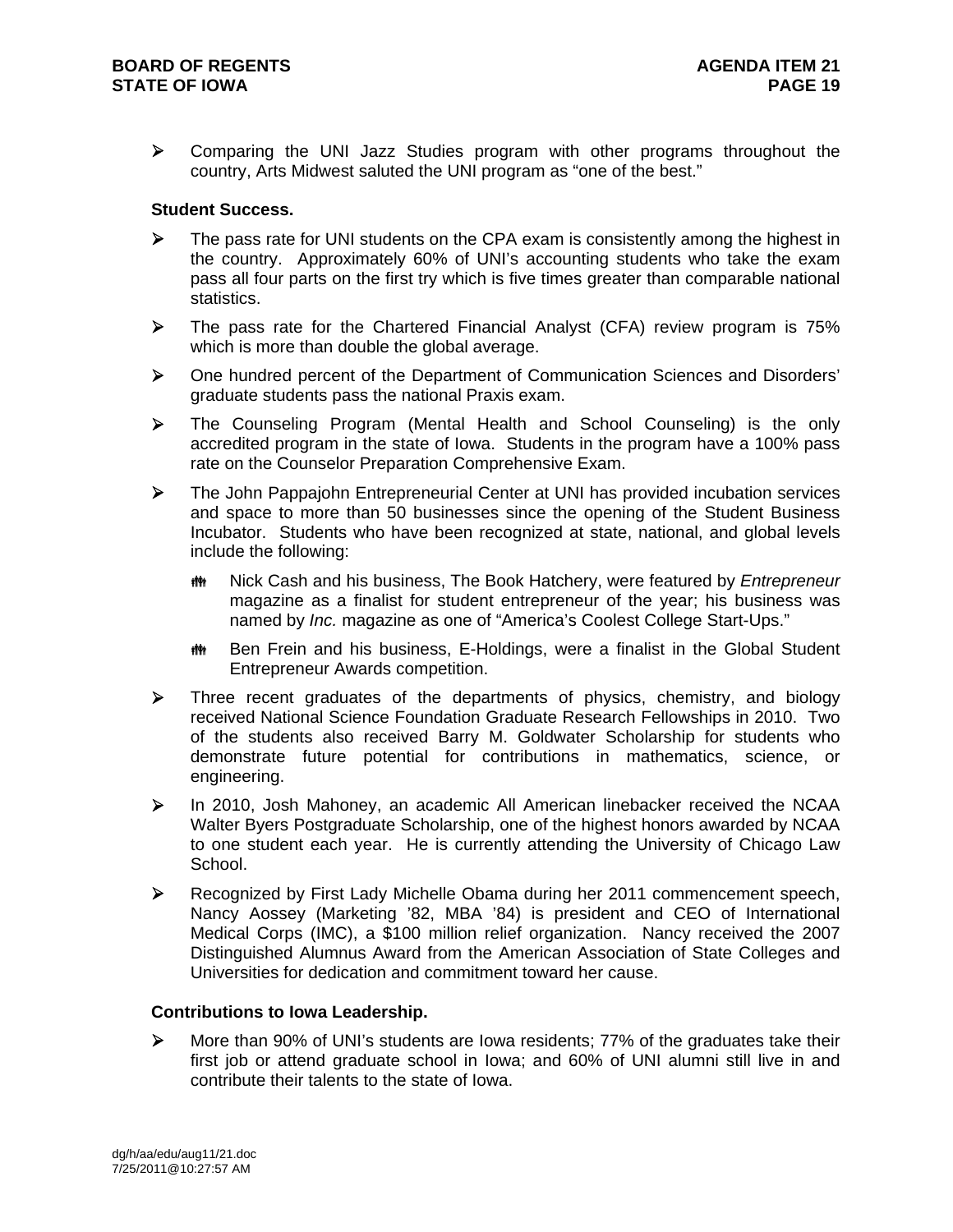- UNI has the largest of Iowa's 32 teacher education programs, graduating an average of 500 teachers per year which is 50% more than the next largest program. More than 12,000 alumni educators teach in Iowa.
	- **## Eight percent of the drama teachers in Iowa graduated from UNI.**
	- **More than 50% of lowa music teachers are graduates of the UNI School of** Music. The program has a 100% placement rate for graduating teachers.
	- **## UNI's art education program is the largest in the state.**
	- **##** The secondary mathematics education program is the largest in Iowa. UNI is the only university in the state to offer a mathematics minor for elementary education majors.
	- **##** The Department of Languages and Literatures, in partnership with the College of Education, prepares more English/language arts teachers than any other institution in the state.
- $\triangleright$  Approximately 1/3<sup>rd</sup> of Iowa's school administrators completed UNI's Educational Leadership program.
- The Center for Early Education in Science, Technology, Engineering, and Mathematics reached approximately 1,200 teachers and child care providers in 32 Iowa counties across the state with professional development workshops in 2009-2010.
- UNI is the lead institution for the Iowa Mathematics and Science Education Project, a collaborative effort with the University of Iowa and Iowa State University.
- $\triangleright$  Through internships, field experiences, and service learning projects, students in the College of Social and Behavioral Sciences provide nearly 100,000 hours of community service every year throughout the state of Iowa.
- The Center for Social and Behavioral Research focuses on conducting applied social research for public agencies in Iowa. Since its founding in 1967, the Center has conducted more than 600 research projects on health, crime, recreation, education and public policy; annually, it generates dozens of peer reviewed publications and applied research projects.

## **How do we know individual faculty members are doing a good job?**

 $\Diamond$  University of Iowa. Faculty members have a passion for what they do. Graduate school prepares them to pursue careers that allow them to teach and do research in the areas that most deeply interest them. This is why most faculty members work more than 50 hours a week by providing excellent instruction to their students and producing valuable scholarship and community outreach.

The University of Iowa has rigorous accountability procedures to regularly evaluate the work performance of individual faculty members. The procedures are designed to monitor faculty member job performance against agreed-to standards and to provide constructive feedback and assistance to those faculty members who fall short in one or more areas of their work.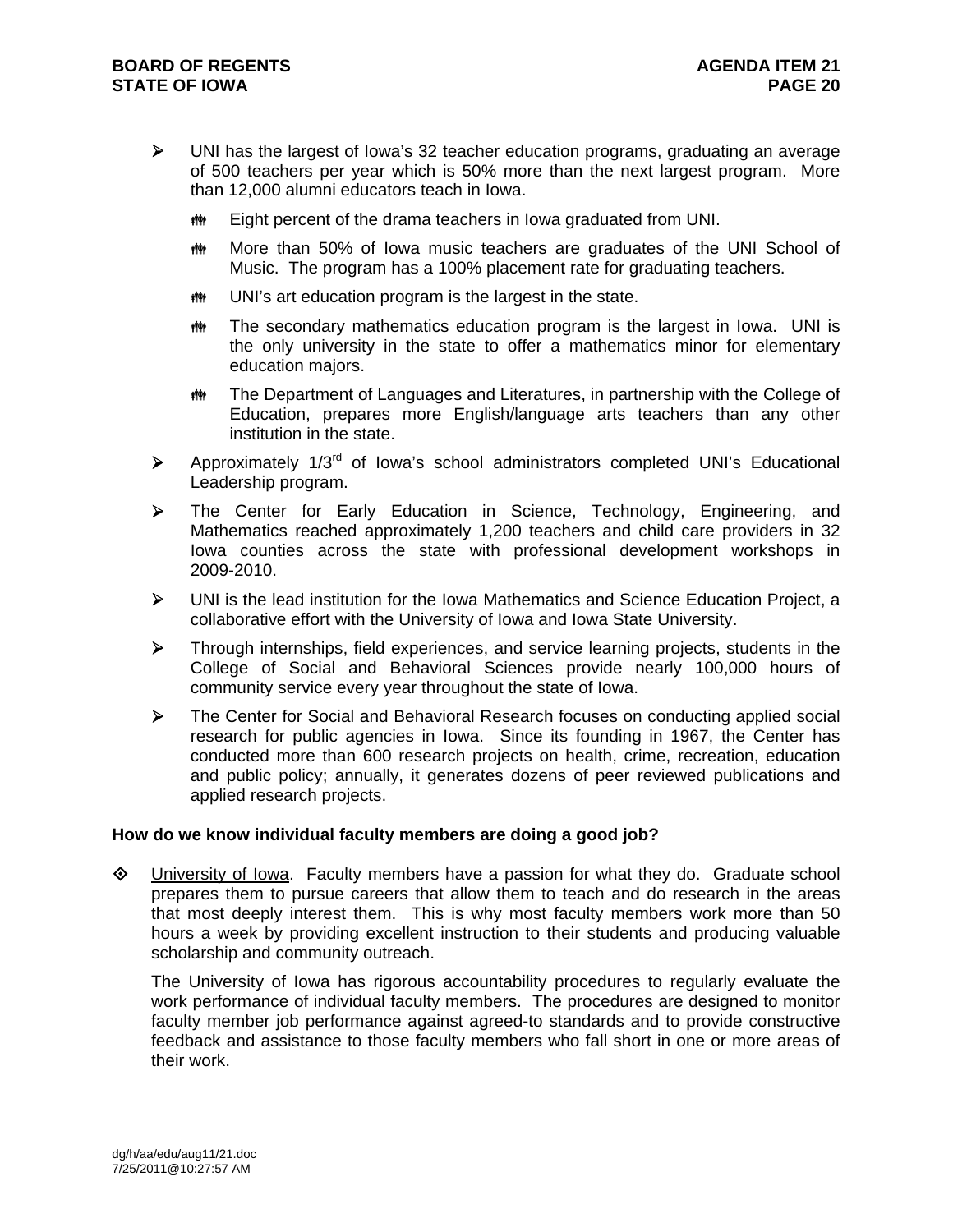The university conducts annual, individual reviews of faculty. Student evaluations are collected regularly to monitor teaching performance. At the time of promotion and tenure, faculty members undergo a rigorous process that includes evaluation by external reviewers. The university conducts regular post-tenure reviews that include peer evaluation of teaching, research, and service.

 $\Diamond$  Iowa State University. The university conducts annual, individual performance evaluations of faculty at all ranks. Student evaluations are collected for every class instructed to monitor the quality of teaching performance. At the time of promotion and tenure, faculty members undergo a rigorous review process that involves evaluation by external reviewers. ISU also conducts post-tenure reviews every 5-7 years that include peer evaluation of teaching, research, and service with the goal of ensuring that faculty members are meeting or exceeding expectations contained in their Position Responsibility Statement.

Those faculty who have difficulty meeting the agreed-upon standards of performance in one or more areas are provided with constructive feedback and assistance as they work to reach higher levels of productivity. At ISU, the resources available to assist these faculty include changes in position responsibility, peer-review of teaching, support for grant writing assistance through the Vice President for Research and Economic Development, and a variety of services and programs offered by the Center for Excellence in Learning and Teaching.

The key to faculty success in carrying out their responsibilities in teaching, research, service, professional practice/extension, and outreach is regular constructive feedback on performance and support for appropriate professional engagement and development.

 University of Northern Iowa. Faculty members undergo rigorous performance review, both within the university and externally, as they compete to have their work published, to present their work at regional, national, and international conferences, to obtain grants and contracts to support their research, scholarly, and creative work, and to form and maintain partnerships with community entities.

Faculty who are on a tenure-track appointment are evaluated annually by a department committee of peers, the department head, dean, and provost. As part of this review process, student assessment of individual courses are considered by each reviewer; peers visit classrooms, laboratories, and field sites to make professional observations. All faculty, including tenured and full-time term faculty, receive annual evaluations by their department heads for the purpose of awarding merit pay. Tenured faculty who wish to advance to the rank of professor must undergo an evaluation process similar to the tenure review; their work is also often evaluated by peer experts outside the university.

UNI uses a "triggered" approach to post-tenure review of tenured faculty, in which a department head, dean, or provost may initiate a rigorous, thorough review if concerns are raised about a faculty member's performance in teaching, research/creative work, and service. These reviews insure that all faculty members are performing satisfactorily in all areas.

### **Sample faculty profiles.**

The faculty profiles included on pages 22-27 describe the commitment of faculty members at the Regent universities to the missions of teaching research, and service.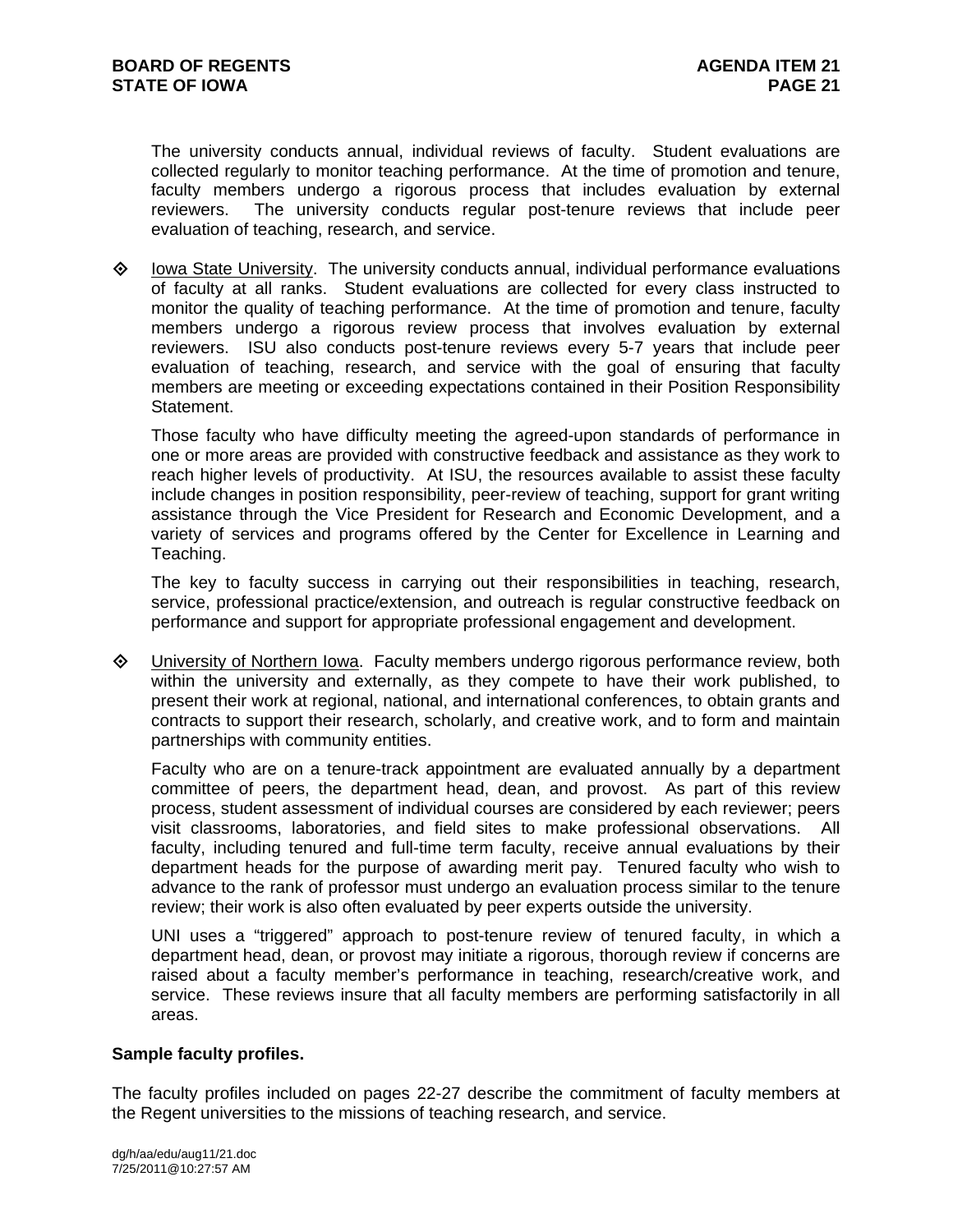# **SUI: Charles Connerly, Ph.D. BRINGING STUDENTS AND COMMUNITIES TOGETHER TO SOLVE 'REAL‐WORLD' PROBLEMS**

"Part of our job as teachers," says Chuck Connerly, professor and director of the School of Urban and Regional Planning in the UI Graduate College, "is presenting students with 'real world' opportunities to reflect on their ability to make a difference in other people's lives." And they *can* make a difference, he says. Connerly believes that the knowledge and talent of UI students and faculty are invaluable resources that can help turn things around for communities in Iowa and the Midwest that are increasingly facing a crisis of sustainability.



That's why, in 2009, he founded the Iowa Initiative for Sustainable Communities (IISC), which gives students the opportunity to put theory into practice by working directly with real clients in the community. Over the last two years, UI graduate students (and undergraduate students working as research assistants) have collaborated with seven Iowa towns—Decorah, Anamosa, Columbus Junction, Wellman, Burlington, Charles City, and Oskaloosa—on projects such as revitalizing their downtowns or developing sustainable waste‐management systems. Over the next two years, students will help leaders in the city of Dubuque to develop sustainability plans in several areas.

"Our students are learning so much from these communities," Connerly says. "There's no way we could provide this kind of education in the classroom alone."

Caroline Brigham, a recent Master's degree recipient who participated in the IISC, agrees. "The field work the program provides is vital to budding planners," she says. "And it's energizing to know that you're bringing real value to the community."

Abbey Moffitt, an undergraduate political science major who interned with the program and now chairs UI Student Government's sustainability task force, appreciates the opportunity she had to work with community members in Decorah. "I've already used so much of what I learned," she says. "I got terrific experience in research and writing, I learned about promoting stormwater and household energy sustainability—I even got great advice from the graduate students I worked with about how to prepare for my future academic career."

*About Professor Connerly*: Professor Connerly grew up in the Chicago suburb of Franklin Park and earned his B.A. in history from Grinnell College in Iowa, before earning advanced degrees from the University of Connecticut and the University of Michigan, Ann Arbor. He is the author of the award‐winning book *"The Most Segregated City in America": City Planning and Civil Rights in Birmingham, 1920‐1980* (University of Virginia Press, 2005). He is currently working on two books: one on the history of black communities in the South after emancipation; and one about University and city development policies in Iowa City, and how those policies contributed to the damage sustained in the record flood of 2008.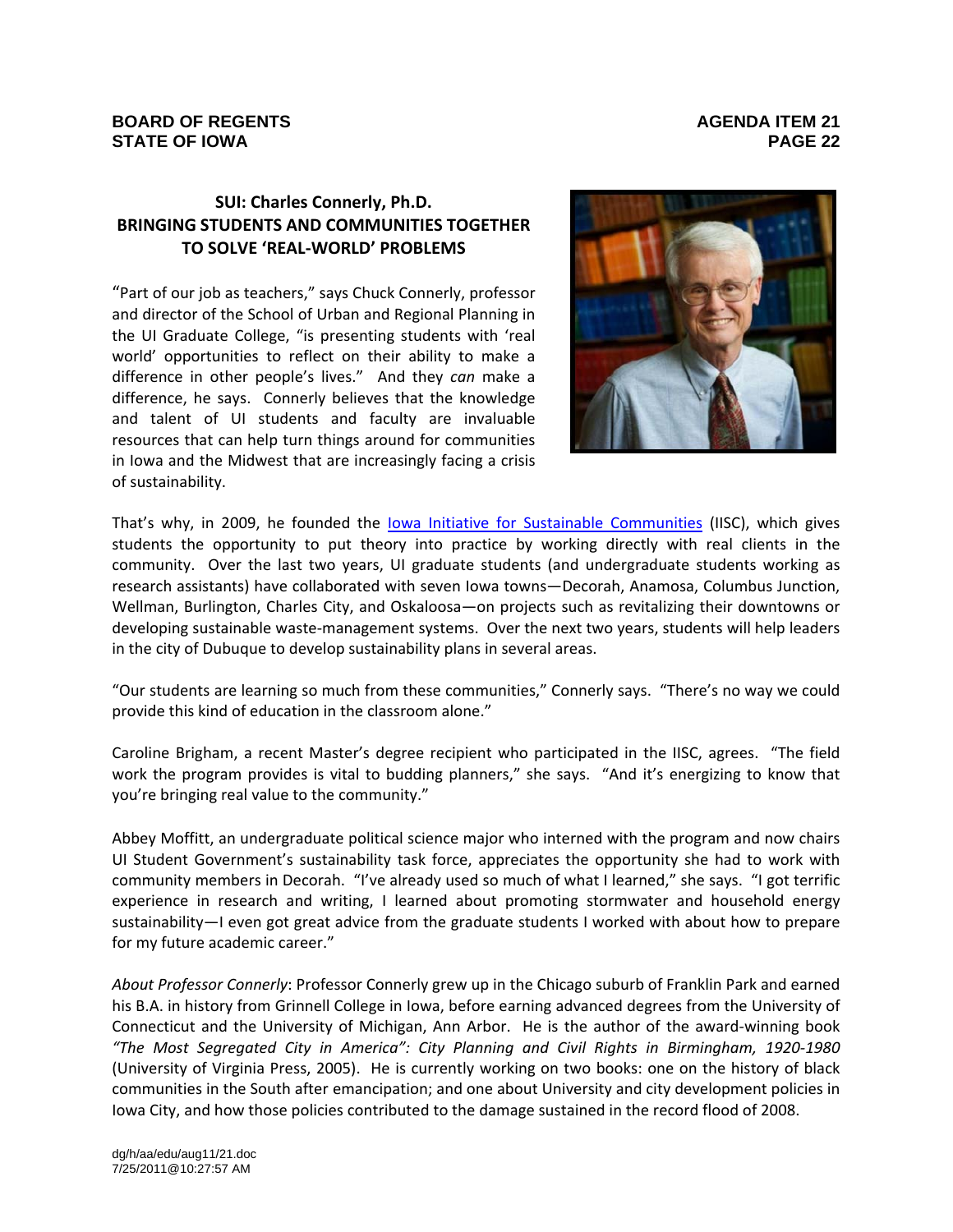

## **SUI: Andrea Wallace, Ph.D., RN ONE OF THE "NATION'S MOST PROMISING" IN ACADEMIC NURSING**

Just three semesters into her career as a faculty member at the University of Iowa College of Nursing, Assistant Professor Andrea Wallace is already making a significant name for herself within academic nursing and championing life‐improving health outcomes for rural Iowans. Last fall, Dr. Wallace won a prestigious, highly competitive grant from the Robert Wood Johnson Foundation (RWJF)—one of only 12 nurse educators nationwide to receive one of these three‐year, \$350,000 Nurse Faculty Scholar awards, which are given to junior faculty who show outstanding promise as future leaders in academic nursing.

Wallace, whose research interest is finding means of improving outcomes for those living with chronic illness, particularly among

vulnerable populations with low health literacy, is using the RWJF grant to work with health care providers in community health clinics throughout the state, helping them develop better strategies for working with chronically ill patients, with a particular focus on diabetes self-management.

"I'm thrilled that because of this award, I'm able to focus on critical research that will find new ways to better support these patients, and get interventions out to the broader patient population that so desperately needs them," says Wallace. "I'm also excited to work with these clinics as part of the Institute for Clinical and Translational Science, to increase community engagement in the research process."

"Dr. Wallace's work should make an enormous difference in the care we provide patients," says Keela Herr, Ph.D., associate dean for faculty in the College of Nursing. "The clinical innovations she is researching promise to make a significant difference in how health care providers, and the systems we work in, support people with serious chronic conditions."

In addition to her success as a researcher, Wallace has proven herself to be an excellent educator. "The College of Nursing is a leader in distance education, which enables us to offer our courses and programs widely across the state. Dr. Wallace is making important contributions toward that educational mission," says Herr. Dr. Wallace is particularly committed to teaching via distance education, she says, as a means to reach practitioners in rural communities who want to advance in their studies while continuing to serve their communities.

*About Assistant Professor Wallace*: Professor Wallace grew up in Denver, Colorado. She earned her B.A. in psychology and biology from the University of Colorado at Boulder and her N.D. (nursing clinical doctorate) and Ph.D. in nursing from the University of Colorado Health Sciences Center in Denver. She completed postdoctoral studies in health care quality and outcomes at the University of North Carolina at Chapel Hill. She has 11 publications to date and is currently working on a project to understand how involvement of informal caregivers may be used to improve self-management of people with diabetes.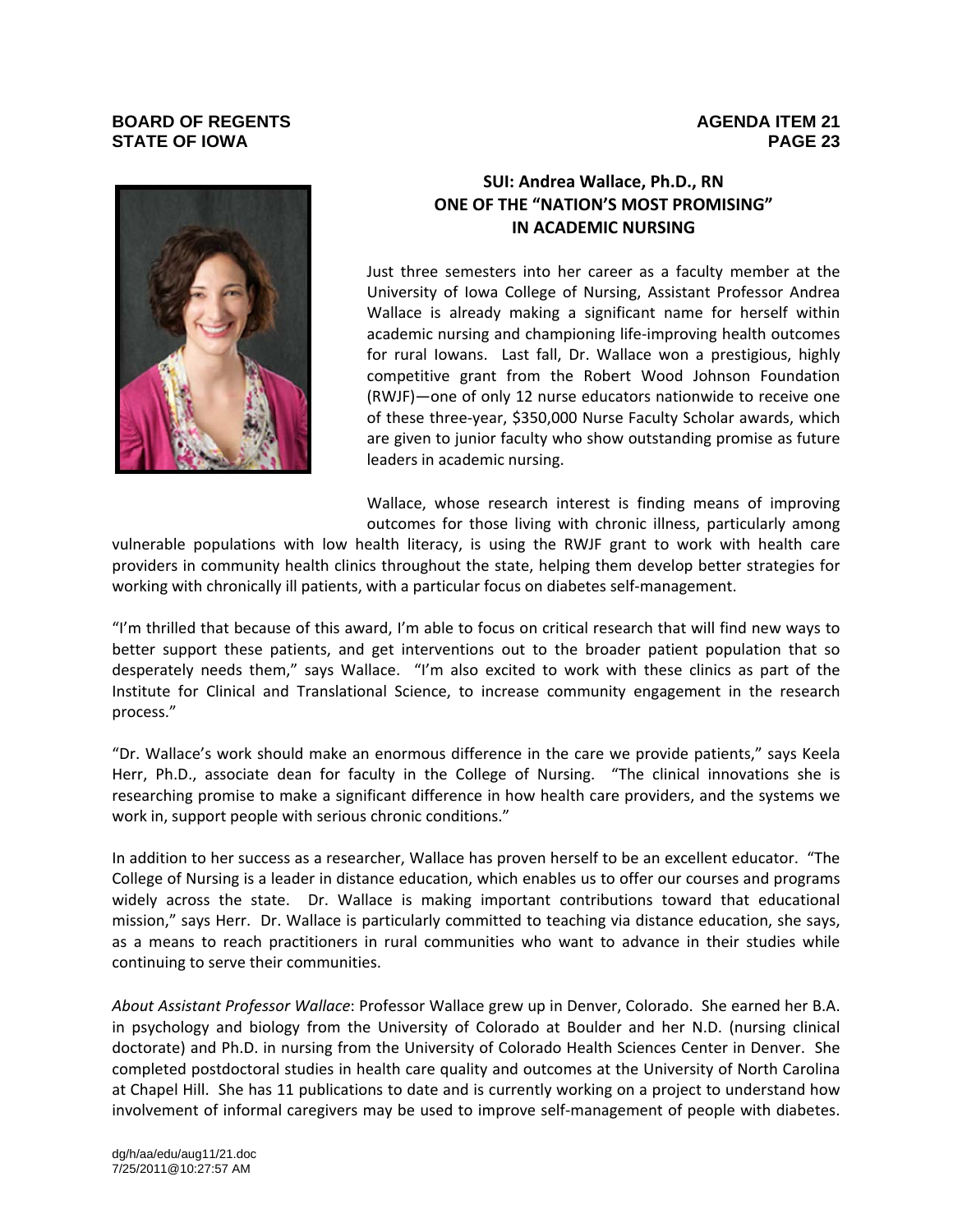# **ISU: Jennifer O'Donnell, Ph.D. UNDERTAKING LARGE CHALLENGES WITH SELF‐ASSEMBLING NANOSTRUCTURES**

With the potential to make renewable energy more affordable and clean water more accessible, Jennifer O'Donnell's work with polymer nanoparticles is an example of how something small can have a big impact.

After receiving a \$750,000 award from the U.S. Department of Energy (DOE)'s Early Career Research program, O'Donnell, an assistant professor of chemical and biological engineering at Iowa State, was pleased to be able to launch a new, exciting direction for her research.



Her project "Templating of Liquid Crystal Microstructures by Reversible Addition Fragmentation Chain Transfer Polymerization," involves designing and synthesizing polymer nanoparticles that will self‐ assemble into microstructures with internal nanostructures identical to those of liquid crystals. These microstructures can accommodate materials that are generally incompatible, and the well‐defined sponge-like internal network provides superior transport properties relative to traditional porous particles.

O'Donnell says an advantage to her method is that the original phase of the nanoparticles is thermodynamically stable. "As long as you add the same materials under the same conditions, you always start with the exact same structure and pore size," she explains. "So if you are looking at applications like catalysis or water purification, where you want to allow molecules of specific sizes to travel into the pores, you get excellent reproducibility and a fast, simple, straight forward method for making these particles."

Undergraduate students have played an important role in the progress of her project. Todd Thorson, BSChE'11 and now graduate student at the University of Iowa, gathered the original data for O'Donnell's work and provided the foundation other students are now using to continue the research. Last summer, Thorson and a lab partner traveled with O'Donnell to Maryland to perform neutron scattering tests to monitor how particles change during polymerization.

She says getting students involved in projects early in their academic careers is imperative. "With research, you don't immediately find the right answer, and it's a different type of learning that can ultimately help with coursework," O'Donnell says. "Even when our efforts don't turn out the way we hoped, we still learn something from it, and that's important for students to understand."

O'Donnell is also a research associate with the DOE's Ames Laboratory on the Iowa State campus. She earned her BS in chemical engineering from Bucknell University in 2001 and a PhD in chemical engineering from the University of Delaware in 2007.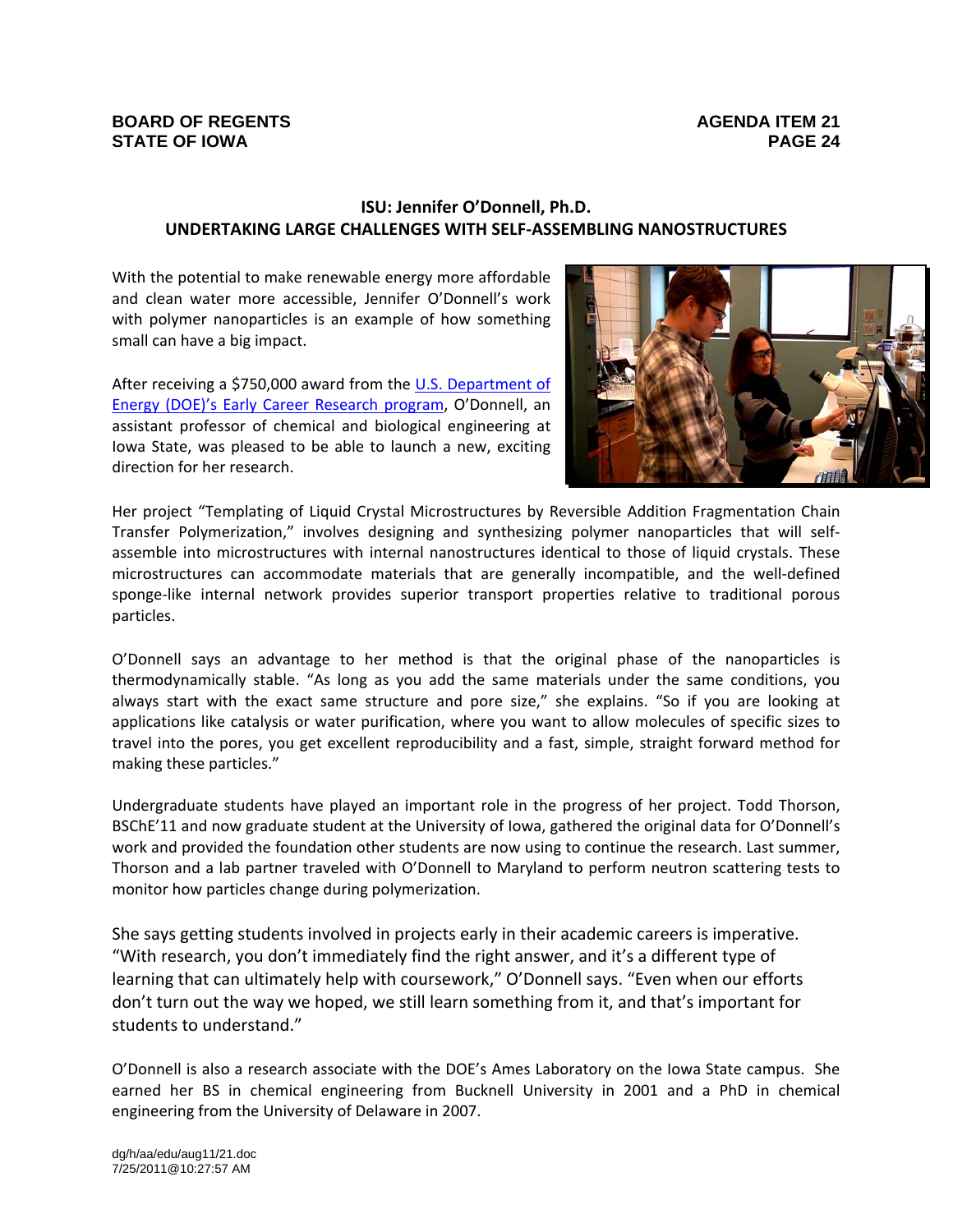

# **ISU: Andrew Manu, Ph.D. WORLDLY PROFESSOR GIVES STUDENTS SOLID FOUNDATION IN SOILS**

It's hard to imagine a better place to learn about soils than amidst some of the most productive soils on earth. And agronomy professor Andrew Manu can't think of a better place to teach an introductory soils course than at Iowa State.

"I don't feel as comfortable anywhere as I do in Iowa. Students here are very motivated. They want to do something. And they don't take their studies lightly at all. And that's what gets me going," he says.

Manu brings a wealth of global experience to his teaching and research. He grew up in Ghana, where he earned his bachelor's

degree, and worked for Texas A&M University, Alabama A&M University, and the U.S. Agency for International Development in Niger.

Manu has coordinated one of the core courses for the College of Agriculture and Life Sciences, Introduction to Soil Science, for the past eight years. Each year approximately 420 students register for the three versions of the course: one tailored for agronomy students and other agriculture‐based majors, a second for horticulture majors, and a third version that serves landscape architecture students.

Manu's global experience isn't just a benefit in the classroom. Each year, he leads a study abroad class to his home country of Ghana. The overseas experience teaches students to think about the cause and effect of interactions with the environment and exposes the students to a wide range of agricultural systems and cultural experiences.

Manu gets a thrill at the moment when students grasp a concept they have been struggling with. "I love it. It's the best thing I have done in my life," he says.

This year, Manu will receive the Soil Science Education award from the Soil Science Society of America. In 2009, Manu was honored with the George Washington Carver Chair in Agronomy, the first endowed faculty position in the nation honoring Iowa State University alum and faculty member George Washington Carver. He also was integral in obtaining a grant from the Bill and Melinda Gates Foundation to create a network of native African agricultural experts in the U.S. and Canada to provide African governments and non‐governmental organizations with a knowledge resource to advise on agricultural practices and policies in Africa.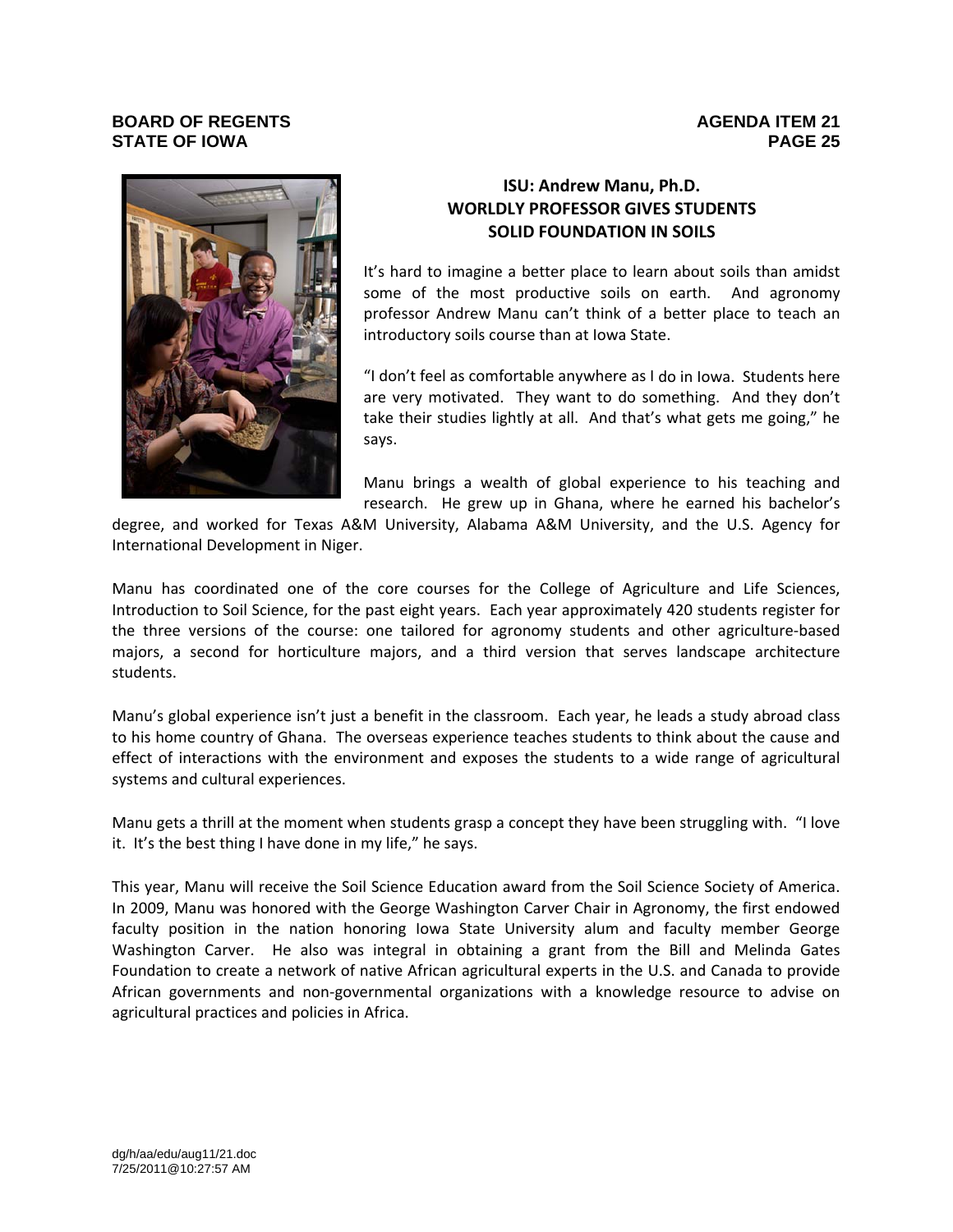## **UNI: Ken McCormick, Ph.D.**

### **TEACHING STUDENTS THE IMPORTANCE OF LEARNING, COMMUNICATING THEIR KNOWLEDGE**

UNI Professor of Economics Ken McCormick has published numerous articles, and his papers and book on Thorstein Veblen have established him as an expert on the American economist and sociologist. But McCormick's most influential work isn't his research or publications. It doesn't even have his name on it.

McCormick teaches Directed Research in Economics, required for all economics majors in the UNI College of Business Administration. He concentrates on improving students' writing skills as they develop their research proficiency — creating a legacy of life-long learners who know how to share information.



"The amount of knowledge possessed by society is growing exponentially," McCormick said. "We cannot possibly teach our students what they will need

to know in the future. We can, however, teach them how to find out what they will need to know. My goal is to teach our students how to find information, how to analyze it, how to organize it and how to present it."

"My hope is that students learn to take writing seriously. I also hope to convey a passion for learning."

Students spend the first part of his course learning the components of quality paper writing. During the second portion, students perform research and write a paper on a subject of their choosing. McCormick reviews early drafts of the papers and returns them to students for improvement. This process is repeated at least several times before a final form is accepted.

At the completion of the class, McCormick selects four to six papers for additional research, development and scrutiny to take them to a higher level. Only after considerably more work by both the student and McCormick is the paper deemed ready for final publication in Major Themes in Economics, which is distributed throughout the UNI campus and to other colleges in Iowa.

"This journal‐quality publication has received overwhelmingly positive comments and praise over the years, and the benefit to students' writing skills is enormous," said UNI Department of Economics Head Fred Abraham. "McCormick's dedication to teaching, research and service, as well as his dedication to students' writing and research skills, is second to none. He is one of the unsung heroes of the university."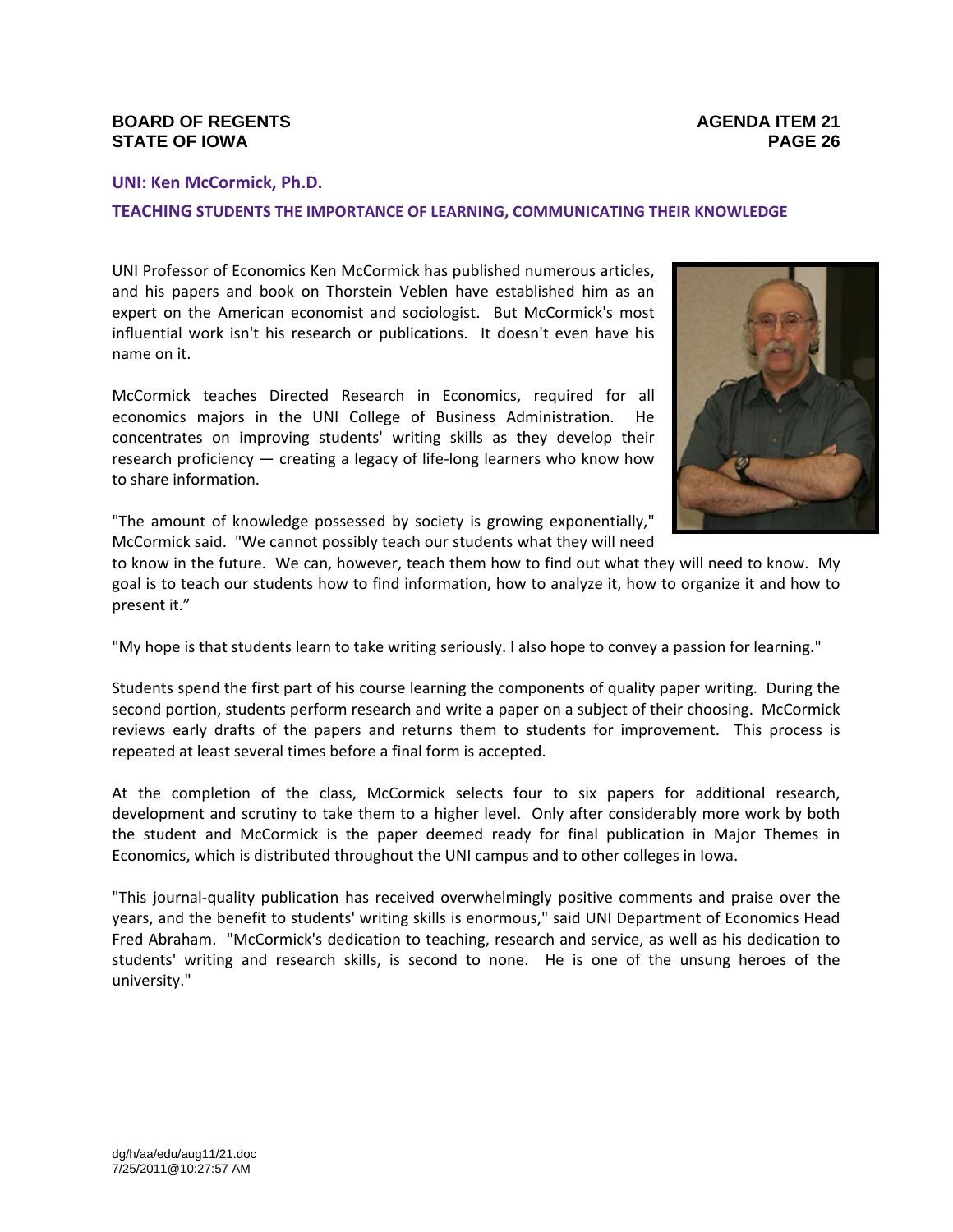# **UNI: Elaine Eshbaugh, Ph.D. A TEACHER‐SCHOLAR MAKING AN IMPACT ON GENERATIONS**



Elaine Eshbaugh's research, teaching, service and enthusiasm are having a positive effect on generations. Eshbaugh, an associate professor of gerontology at UNI, coordinates Iowa's only four‐year degree program in gerontology. She has earned early tenure and promotion and holds the Davis Professorship in the College of Social and Behavioral Sciences (CSBS).

"I am blessed to have a career that I love. My job doesn't feel like work to me," Eshbaugh said. "I want each of my students to find a career they love as much as I love mine and to settle for nothing less."

Upon first glance, studying issues related to aging isn't particularly enticing to 18-year-olds. But under Eshbaugh's leadership, enrollment in UNI's gerontology program has grown by 50 percent and students in other

majors can now receive a minor in gerontology. She also has created a new course, *Families, Alzheimer's and Related Dementias*, and coordinated the Rural Aging Conference, which was attended by the head of Iowa's Department on Aging. Eshbaugh's commitment to students goes outside the classroom, too, as she involves students in her research and community service projects.

"When I took my first class with her my sophomore year, she really helped my passion grow," said Kelsey Hillebrand, a senior majoring in family services at UNI. Hillebrand has clearly benefited from her involvement in courses, research work and co-curricular activities with Eshbaugh. "She is extremely motivating and encouraging. She bridges the gap from student to professional and makes it easy for the students to envision their futures and work towards their goals."

CSBS Dean Philip Mauceri says Eshbaugh epitomizes the teacher‐scholar tradition at UNI. "She is a prolific researcher whose work is published in leading journals and an award-winning teacher dedicated to student learning," he said. "Her teaching and research focus on improving the lives of Iowans by helping the state meet the multi-faceted challenge an aging population will present in the years to come."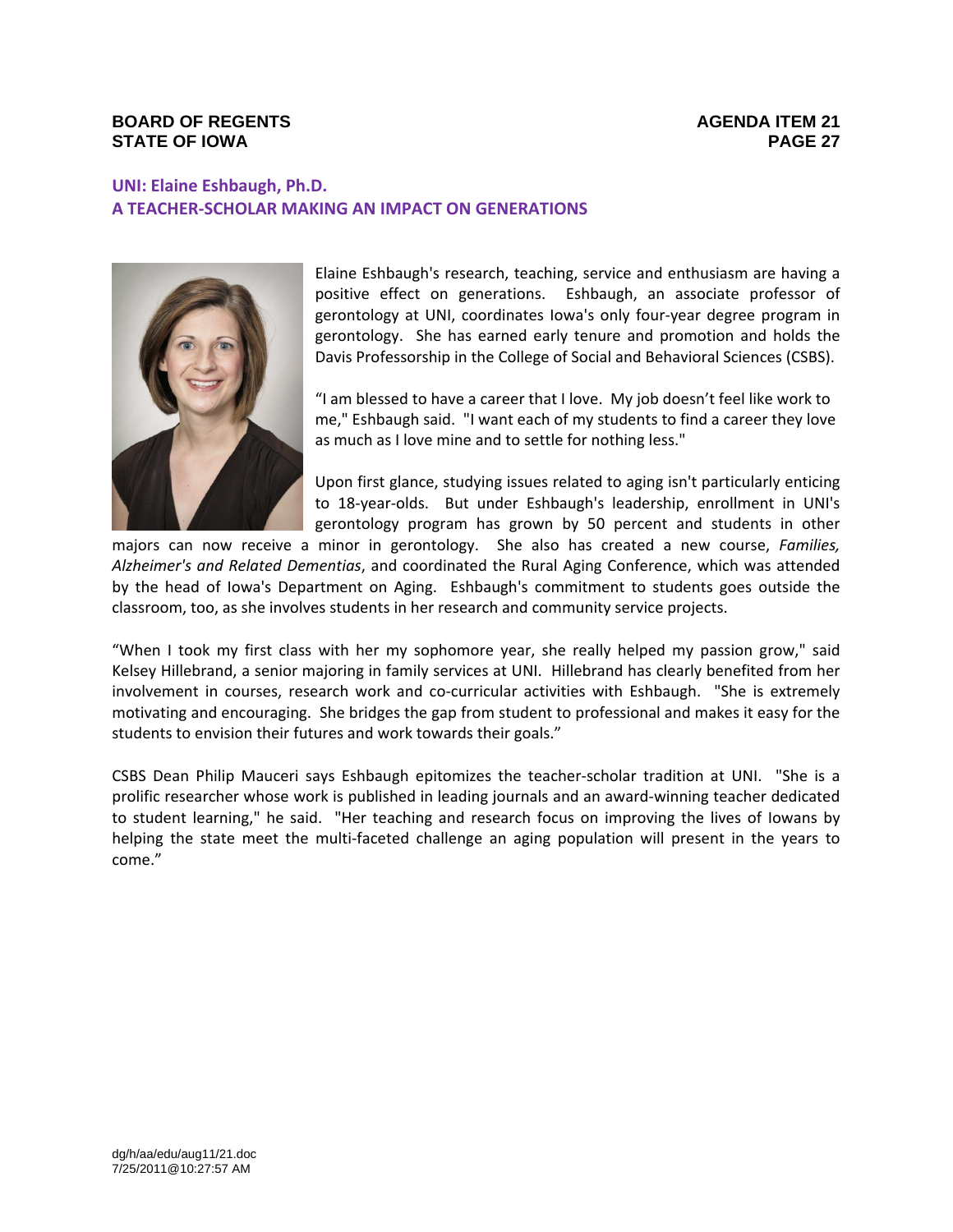## **Faculty Workloads Driven by Institutional Mission.**

- University of Iowa. In 1998-99, the Office of the Provost began implementation of the Post-Tenure Effort Allocation Policy (PTEAP) which permits each academic unit to define an expected distribution of effort for tenured faculty within that unit. The policy allows differential allocation of effort for an individual faculty member on a yearly negotiated basis to capitalize on particular faculty strengths, provided the allocation is consistent with the unit's overall mission and strategic plan.
	- *Teaching*. Faculty members teach a wide variety and types of courses at the university. Course teaching includes the preparation of course syllabi, classroom materials, class lectures, discussion topics, and student assignments, such as papers and projects. Faculty also prepare and administer examinations, evaluate student work, train and supervise the work of teaching assistants, read in their field to include up-to-date materials and information for their classes, and meet their students outside of class to advise, help, and guide them in their course work. Teaching also includes mentoring undergraduate and graduate students in research settings.

Other teaching efforts include faculty initiatives to improve instruction through the design and revision of the curriculum, creation of new courses, revision of existing courses, and supervision of the creative work and research of student.

The unique requirements and features of faculty work in the different types of classes taught can vary. For example, in a large lecture course, there is considerable effort on preparing lectures, maintaining records of student work, and coordinating teaching with other faculty in other sections of the course. On the other hand, in a clinical or professional course, there is considerable effort on working with small groups of students in clinical or professional settings, arranging the settings and student activities, and closely guiding the interactive work of the students in those settings.

 *Research, scholarship, and creative work*. Faculty conduct a wide range of research, scholarship, and creative work to advance the core value of learning, including engaging in hands-on creative work and research, directing and collaborating with graduate and professional students in joint creative activities and research, directing and supervising undergraduate creative work and research, and supporting this scholarly work through efforts to arrange and sustain adequate physical, financial, and institutional (an interinstitutional) support.

As with teaching, there are many types of activities necessary to create and sustain vitality in research, scholarship, and creative work by faculty. At the center of this activity, faculty require the time and resources to pursue scholarly or creative work in the laboratory, library, studio or office, and/or the field, to supervise and direct the work of their students, to write proposals to obtain support for their projects, to attend professional meetings, and to consult with a variety of groups and individuals to enhance their understanding of problems and challenges.

 *Service, Administration, and Outreach*. Faculty service their professional colleagues and organizations, the public, and a variety of off-campus constituencies. They also administer and govern the academic programs and services of the university and assist colleagues and university administrators with a variety of functions and tasks.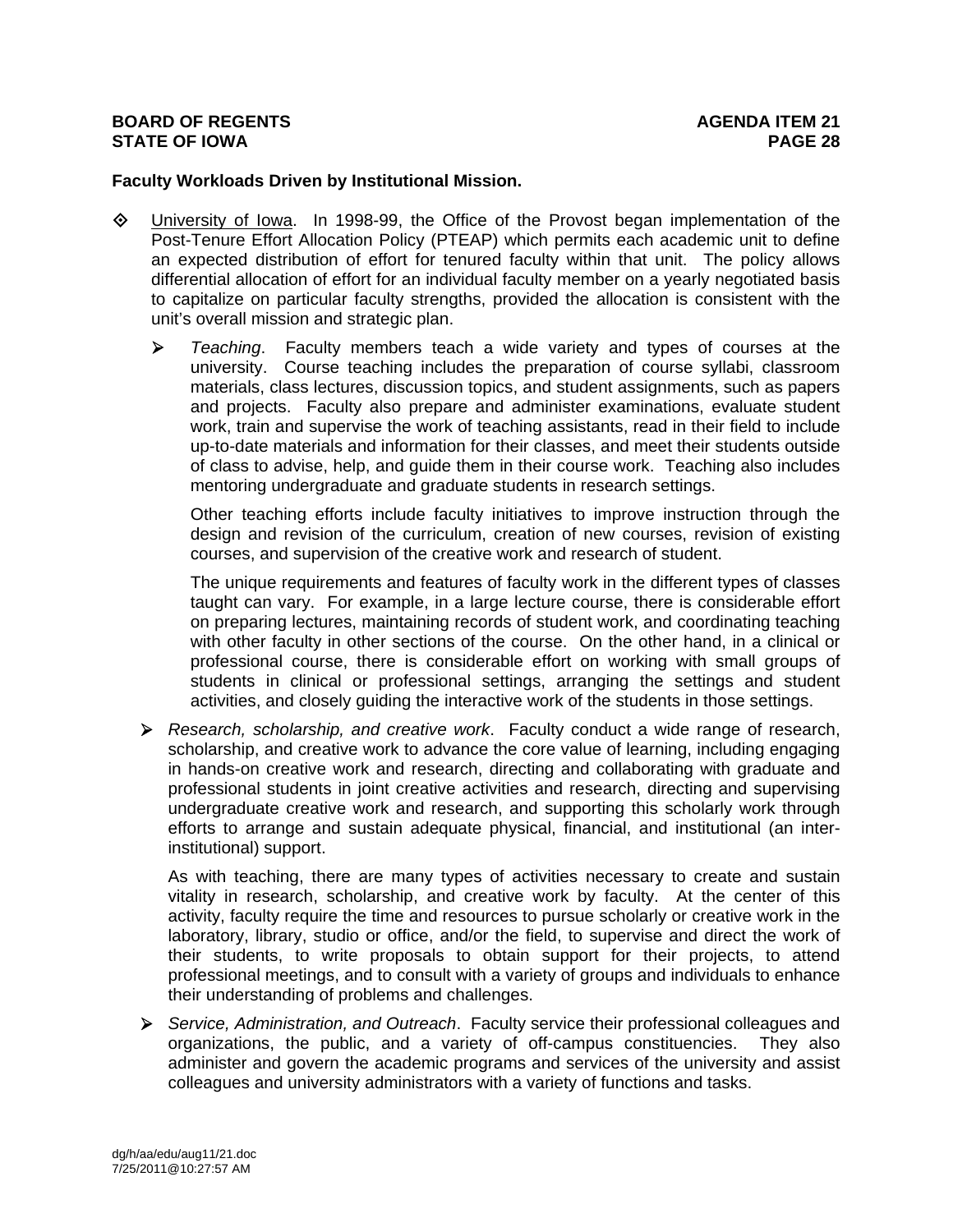With regard to professional service, faculty are often asked to hold offices in professional organizations and help to organize professional meetings. They edit books and professional journals and serve as reviewers for such publications. They serve on federal and regional panels and offer advice to private, corporate and government funding agencies. With regard to public service, faculty may provide health care, legal service, artistic leadership, and educational expertise. Faculty offer educational outreach programs to the business community, community organizations, and governmental bodies. Faculty expend considerable effort to help administer and govern the university. They chair departments, service on a wide-range of appointed and elected committees, and recommend the allocation of fiscal and human resources necessary for the educational mission of the university.

- $\diamond$  Iowa State University. The best teaching is informed by up-to-date research while the most innovative research often grows out of exchanges with students. Faculty are specialists who are expected to contribute to advancing the knowledge base in their disciplines and they are best equipped to expose students to the latest discoveries and the best practices. Faculty are expected to be active members of their professional communities, both university and disciplinary, by serving on committees, taking leadership roles in disciplinary organizations, accepting administrative responsibilities, engaging in outreach to local, national, or international communities, or sharing their expertise through extension or clinical work.
	- *Institutional mission*. Under the provisions of the Morrill Act of 1862, the State of Iowa designated Iowa State as the nation's first land-grant institution. The Act established the land-grant ideals that higher education should be accessible to all, regardless of race, gender, or economic circumstance, and that the university should teach liberal arts and practical subjects to provide an outstanding quality of life for future citizens. As the *Faculty Handbook* states, "Iowa State University is a public land-grant institution where liberal and professional education is merged with basic and applied research in pursuit of advancing society's potentials and assisting in solving its problems. The university serves the people of Iowa, the nation, and the world through its interrelated programs of teaching, research/creative activities, and extension/professional practice."

ISU pioneered the nation's first extension service and remains a leader in realizing the promise of the land-grant vision. Its long commitment to excellence in agriculture, engineering, and veterinary medicine stems from its foundational mission. ISU also recognizes its great strengths in student-centered education, global collaboration, and transformational basic and applied research. The major changes sweeping the world are creating extraordinary opportunities for the university to capitalize on its land-grant mission and be at the forefront in addressing the world's common, global challenges. The activities of the university's faculty are guided by its institutional mission and the needs of a changing world.

 *Faculty responsibilities*. The Position Responsibility Statement (PRS) was developed as a "tool that allows for a flexible and individualized system of faculty review." The PRS describes the significant responsibilities that each faculty member agrees to carry out as part of his/her faculty position and serves as the basis for the annual performance evaluation, as well as any promotion/tenure review.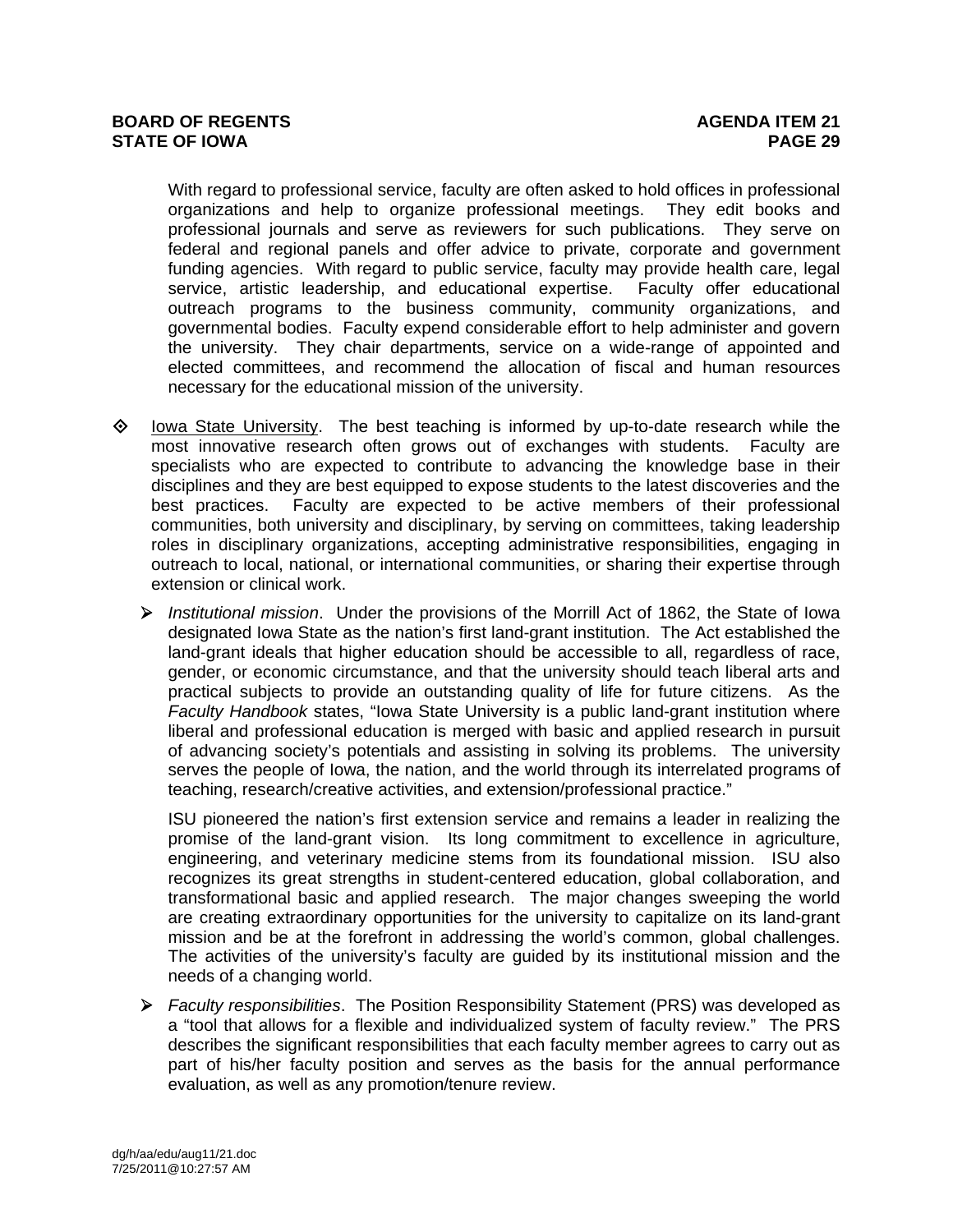The PRS establishes a faculty member's allocation of effort in each of the areas of teaching, research, service, and, if applicable, professional practice. The PRS has proven to be a highly valuable tool because it allows for flexibility in faculty responsibilities over time, for the changing nature of faculty appointments, as well as for the changing needs of the department or institution. The PRS can be changed by mutual agreement of the faculty member and chair. Policies are in place to govern change in the PRS and to address any disagreements.

- University of Northern Iowa. The primary mission of the University of Northern Iowa is to "provide high-quality undergraduate programs founded on a strong liberal arts curriculum and selected graduate programs that meet the educational career needs of the students it serves." Consistent with its historic purpose, emphasis is placed on preparation of teachers and educational leaders for pre-K-12 systems throughout Iowa and around the world. The university is also expected to serve the ongoing needs of communities throughout Iowa by providing opportunities for students, faculty, and staff to provide services to Iowa communities as part of academic, co-curricular, and extra-curricular activities. The "standard portfolio" for tenured and tenure-track faculty emphasizes strong teaching supported and enriched by research/scholarship and service to the university, local, state, and global communities.
	- *Teaching*. In accordance with its mission, teaching is the primary activity of most faculty members at UNI. Faculty teach a wide variety and types of courses, including traditional lecture courses, discussion based seminars, practica, internships, directed studies and courses which blend classroom and electronic delivery. Teaching including the preparation of course syllabi, classroom materials, class lectures, discussion topics, exercises designed to engage students in active learning, and student assignments to deepen and solidify student understanding. Faculty prepare and administer deepen and solidify student understanding. examinations, evaluate student work, read and study in their field to insure inclusion of up-to-date material and information in their classes, learn new technologies to deliver course material more effectively and interact with their students outside of class to advise, help, and guide them in their course work. Teaching also includes mentoring undergraduate and graduate students in research setting, guidance of students' scholarly or creative work, and supervision of co-curricular activities designed to improve student knowledge and skill through practice in applying concepts to actual problems and issues. Other important teaching efforts include faculty initiatives to improve instruction through design and revision of the curriculum, creation of new courses, and revision of existing courses.
	- *Research, scholarship and creative work*. Faculty conduct a wide range of research, scholarly and creative work to advance knowledge in their disciplinary field and to enhance the knowledge shared in the classroom. Activities include engaging in handson creative work or laboratory research, directing and supervising undergraduate creative work and research and collaborating with graduate students in joint creative activities and research. Scholarly work includes the process of developing research and creative projects and seeking funds to support the necessary work through preparation of grant and contract proposals.